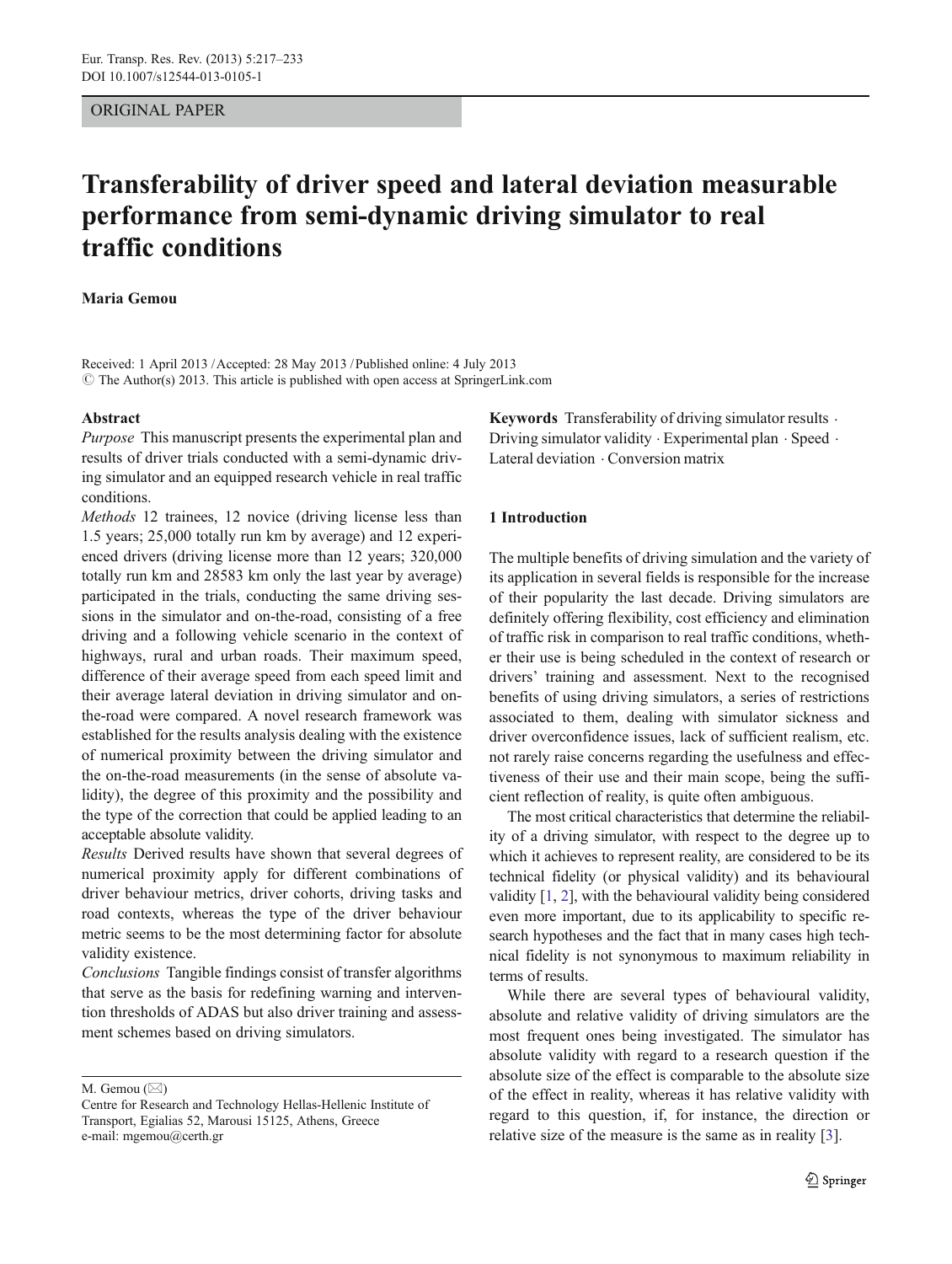There is a series of research studies tackling with driving simulators behavioural validity and different types of it (i.e. relative validity, absolute validity, construct validity, etc.), in the context of which it was intended to investigate the relationship of driving simulator measurements with those coming from real traffic conditions. Among other researchers, Blana [\[4](#page-15-0)] was one of the first ones that, in 1996, reviewed and compared the most driving behavioural research studies concerning driving simulator validity being conducted until that moment, reaching finally the conclusion that the type of validity reached is independent to the technical fidelity, type and cost of the driving simulator, which is in agreement with previous argumentation of Evans [[24](#page-16-0)] and other researchers.

More recent studies followed [[5](#page-15-0)–[10\]](#page-15-0), each one studying the results of comparative trials in simulator and on-road across different driver behaviour metrics and road safety measures and in several road contexts and along various driving tasks/scenarios. In most cases, relative validity has been proved, but this was not necessarily the case for absolute validity.

Although the numerical sizes are usually different, and as such, absolute validity cannot be claimed, this has not hindered a series of researchers to claim that the drivers behaviour in simulator is in general similar to their on-road behaviour [\[5](#page-15-0), [11](#page-15-0)–[13\]](#page-15-0). Some researchers [[14,](#page-15-0) [15\]](#page-15-0) have also claimed that driving simulators may serve in order to identify the most "dangerous" drivers and those that are likely to be involved in collisions [[16\]](#page-15-0).

While the unproved absolute validity might not be a hinder for cases where the tendency and the effect size of the results may matter the most (i.e. when road safety measures are under investigation), there are cases that numerical proximity is critical, such as in the cases that the warning or intervention thresholds of an Advanced Driver Assistance System (ADAS) need to be determined.

Also, it is a fact that the outcomes of different studies are always bounded to the specific research question, while, quite often, even for very similar research questions, the outcomes vary significantly, which reveals the weakness in translating the derived results with consistency to real world conditions. As such, prior to the real study that would safely utilise the driving simulator results in order to conclude about any road safety issue, the adjusted to the specific research hypotheses investigation of the validity of each driving simulator is necessary, while, the often vague results, do not allow safe extrapolations to real traffic conditions.

As such, and in order to maximise the proved benefits of driving simulators in the most cost-effective way and avoid the duplication of trials in real traffic conditions, when it is not necessary, there is an emerging need to overcome the aforementioned weaknesses, through an approach that would allow the most reliable and most accurate possible transferability of driving simulator results to real traffic conditions, independent

of the specific research hypotheses as well as the technical characteristics of the driving simulator.

In other words, it is important to know in advance which is the a priori relationship of the driving behaviour in driving simulator and in real traffic conditions and if there is such one, regardless of the research question being investigated each time, so that the primary and most important "translation" of the measurements of the driving simulator to real traffic conditions is feasible. In this way, not only the in advance more valid interpretation of the experimental results of the driving simulator, but also the further recognition of the specific gravity of a specific research hypothesis will be allowed.

Such a knowledge would minimise the need for a former study of the driving simulator validity and an afterwards study for verification of the results in real traffic conditions, which, in turn, would imply minimization of the research/education resources with the in parallel availability of valid results. In addition, in this way, the technical adjustment of the driving simulator in order to approach as much as possible as a technical means the real traffic context will be no longer necessary.

This need has been underlined from various researchers, some of which have investigated several approaches for the design of driving simulator that would export measurements close to reality [\[17](#page-16-0)–[21](#page-16-0)].

However, so far, no fundamental approach has been established [\[22](#page-16-0), [23\]](#page-16-0), in order to allow driving simulators to be safely used as reliable substitutes of reality.

Riener (2010) [[10\]](#page-15-0) underlines that in order to be able to use the driving simulator in place of a real vehicle for trials with users, it should be ensured that we are having meaningful results that will be directly transferable to real traffic conditions, proposing two solutions. The first one is the use of very high fidelity simulators, which are usually expensive (even for rent) and which do not necessarily lead to reliable results [[24](#page-16-0)–[27\]](#page-16-0) and this is the reason that no further effort should be invested in this direction, especially in specific application areas like driver training [[25,](#page-16-0) [26\]](#page-16-0).

The second solution proposed by Riener [[10\]](#page-15-0) is the availability of a conversion matrix/model that would provide for each simulator fidelity level, the correction required for each participating parameter, so that the driving simulator measurements approximate as much as possible the respective on-the-road results.

In order to respond to the above recognized need, a research framework has been developed, being reflected in the research hypotheses described in Section [2](#page-2-0) of this manuscript. In order to accommodate the acceptance or rejection of those research hypotheses, experimental trials were planned aiming to gather driving performance data from a driving simulator and real traffic conditions through a specially equipped vehicle. The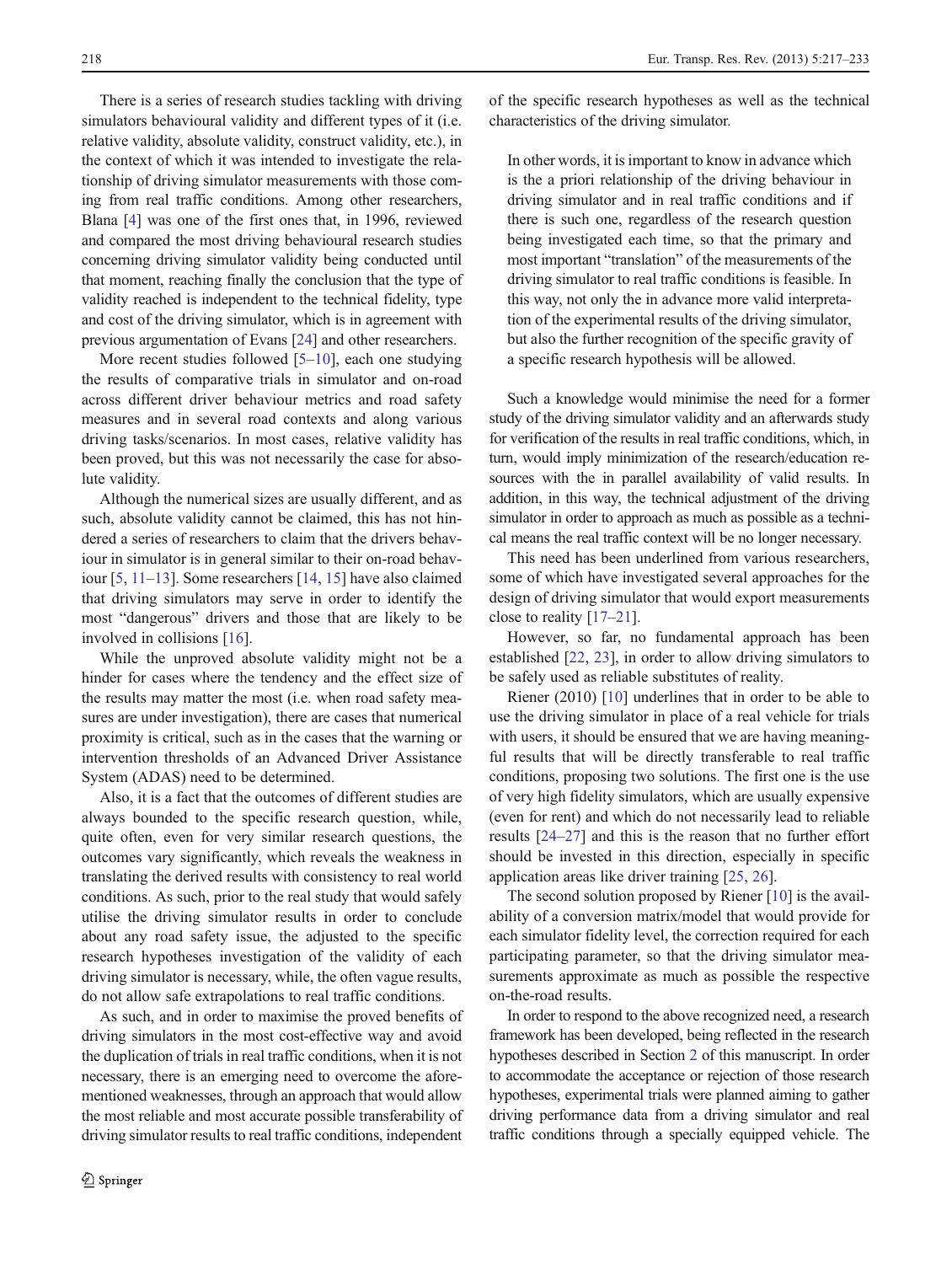<span id="page-2-0"></span>experimental plan is being discussed in Section 3 of this manuscript. Section [4](#page-6-0) discusses the methodology followed for the analysis of the results, and which sets the basis for the novel approach being developed, whereas Section [5](#page-8-0) provides indicative results from the analysis of the experimental data. Section [6](#page-14-0) summarises the main conclusions and the steps proposed for further research with respect to this work.

This manuscript discusses only an excerpt of the overall research framework and methodology being developed as well as of the overall derived results. It specifically discusses the results concerning the drivers' maximum speed, the difference of their average speed from the speed limit and their average lateral deviation.

# 2 Research Hypotheses

There were 6 research hypotheses being established in total. The purpose was to develop research hypotheses that would be as simple as possible, lacking specific measures. In this way, the results' extrapolation would be the maximum possible, since the results that would enable the research hypotheses acceptance or rejection would serve as baseline data for future research or even for reconsideration of past research.

Research hypothesis 1: For some driving behaviour metrics, some driving tasks and some driver cohorts, there is an acceptable numeric proximity of the driving behaviour in each type of simulator and real traffic conditions; as such, no further correction is required (in the sense of absolute validity).

Research hypothesis 2: For some driving behaviour metrics, some driving tasks and some driver cohorts, there is no acceptable numeric proximity of the driving behaviour in each type of simulator and real traffic conditions in advance; however, the same direction is being observed between the numerical values of the driving simulator and those corresponding to real traffic conditions (meaning that their difference is either positive or negative for the whole population), which, after the necessary correction following the linear model, results in an acceptable numeric proximity of the respective values, allowing the extraction of safe conclusions from the driving simulator measurements concerning the real traffic conditions (in the sense of absolute validity).

Research hypothesis 3: For some driving behaviour metrics, some driving tasks and some driver cohorts, there is neither an acceptable numeric proximity of the driving behaviour in each type of simulator and real traffic conditions in advance nor the same direction in the measurements (in the sense that is being explained above), however there is a non-linear correlation,

sufficiently strong, which results in an acceptable numeric proximity of the respective values, allowing the extraction of safe conclusions from the driving simulator measurements concerning the real traffic conditions (in the sense of absolute validity).

Research hypothesis 4: For some driving behaviour metrics, some driving tasks and some driver cohorts, no numerical proximity, but, instead, a qualitative proximity is being reached (i.e. all measurements from driving simulator and real traffic conditions are either under or above a specific defined threshold, after correction or not; in the sense of relative validity).

Research hypothesis 5: For some driving behaviour metrics, some driving tasks and some driver cohorts, no acceptable numeric or qualitative proximity is concluded between each type of simulator and real traffic conditions, after correction or not, linear or non-linear, and, as such, only the real traffic conditions measurements should be taken into consideration (no absolute or relative validity is being obtained).

Research hypothesis 6: The behaviour of drivers belonging to specific cohorts presents bigger proximity (numeric or qualitative) between simulator and real traffic conditions, in some specific experimental conditions. In the same way, bigger correlation is being noticed in driving behaviour for some specific types of roads, types of scenarios or driving behaviour parameters in comparison to others, at least in some specific experimental conditions.

The current manuscript deals specifically with those research hypotheses that investigate the existence-and under which conditions-of the absolute validity of the driving simulator, meaning in this case the numerical proximity of the measurements collected regarding the drivers' speed and lateral deviation in simulator and real traffic conditions, after correction or not. These are namely research hypotheses 1,2,3 and 5, as being presented above.

# 3 Experimental Plan

#### 3.1 Scope of the Trials

In order to accommodate the acceptance or rejection of the research hypotheses of the previous section for a semidynamic driving simulator, experimental trials were planned aiming to gather driving performance data from the drivers while driving in the driving simulator and on-the-road.

It was necessary to enable the gathering of comparable driving behaviour data, meaning data able to describe the behaviour of each driver with respect to major driving behaviour metrics in simulator and on-road, in the same road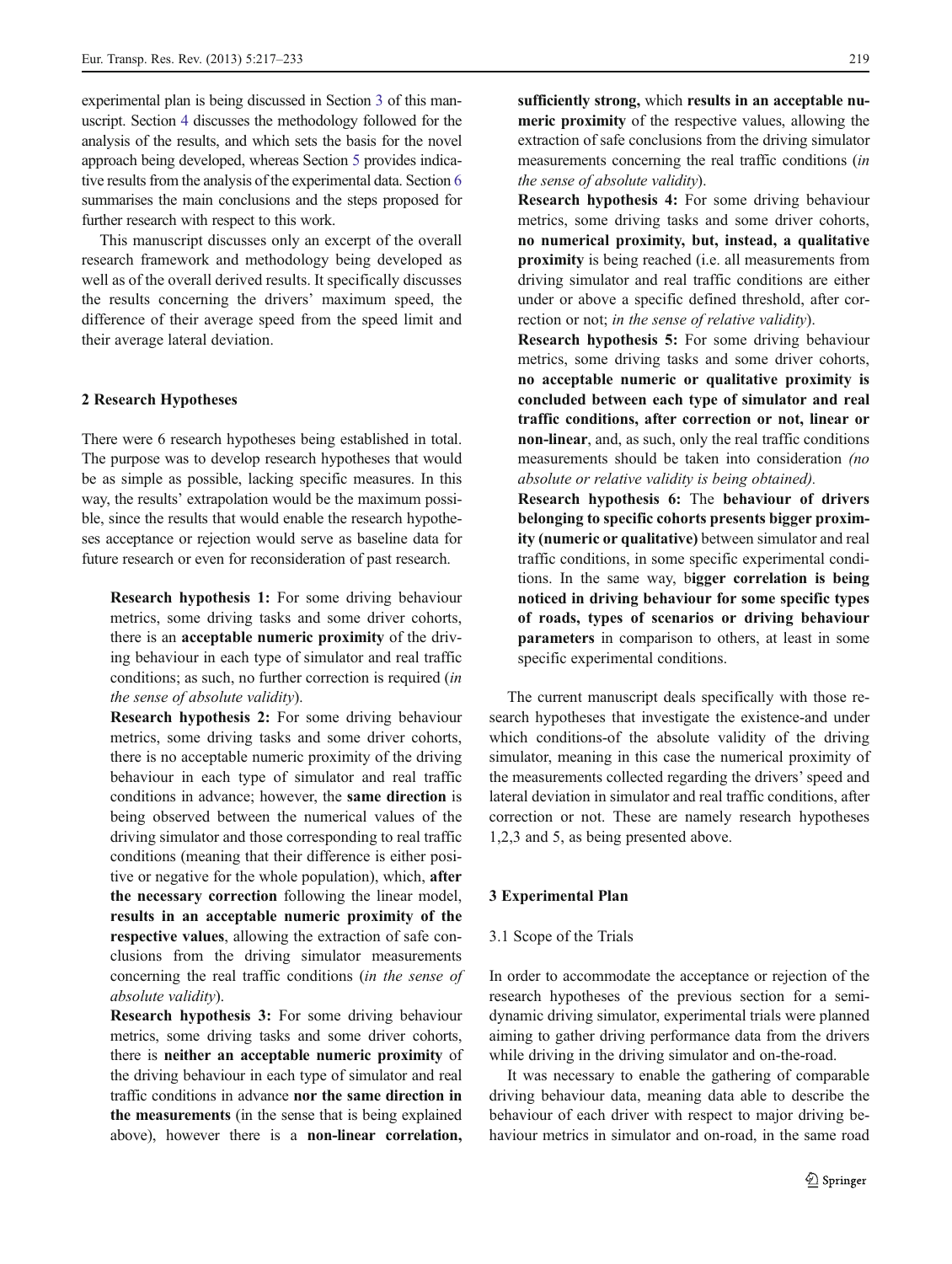and driving task context in each case, so that the only variable would be the driving context (simulation environment vs. real traffic conditions).

In order to serve this scope, trials ought to be conducted with those drivers groups, and in such road and driving contexts that would be the most adequate ones for this comparative study. In this sense, the comparative driving behaviour needed to be investigated in relation to those driving behaviour metricssame ones in the driving simulator and real traffic conditionsthat would be able to reveal essential findings.

# 3.2 Experimental Plan Variables

One of the most critical tasks in the construction of the experimental plan has been the identification of the appropriate variables that would satisfy the scope of the defined research hypotheses. The independent variable of the experiment was by default the context of driving (driving simulator vs. road). A study has been conducted for defining the cofounding variables of the experiment. According to it, these were determined as follows:

1. Driving experience of the subjects, which has proved to be the driver characteristic that is most likely responsible for differentiating the driving behaviour between real traffic conditions and in simulator in comparison to others (i.e. gender, age), mainly due to the driver predictive mental models that are being progressively developed as long as driving experience increases, and, due to which, driving behaviour or novice drivers is expected to be less differentiated (between the driving simulator and the real traffic conditions) in comparison to experienced drivers [\[28](#page-16-0)]. As such, 36 drivers were equally clustered in three levels of driving experience. As such, 12 trainees, 12 novice drivers and 12 experienced drivers participated in the trials. A driver was considered trainee, when having no driving license yet. Novice drivers were considered those with driving experience less than 3 years and less than 75000 veh/km in total, whereas experienced drivers were considered those with driving experience more than 3 years and more than 75000 veh/km in total (and at least 15,000 veh/km the last year).

Trainees and novice drivers were distinguished in two clusters, as trainees constitute the main driver cohort that is being addressed in driving skills evaluation field. Experienced drivers, on the other hand, are those that most frequently selected to participate in research regarding the evaluation of Advanced Driver Assistance Systems (ADAS) in comparison to novice drivers who, being more familiar with the new technologies, tend to be overconfident and trust excessively in it. Elderly drivers were not selected in the cluster of the experienced drivers, due to the fact that they require higher fidelity driving simulators in comparison to young or middle aged drivers (field of view of 120–180° is required), whereas above 50 years old, their susceptibility to simulator sickness is significantly increasing [\[29\]](#page-16-0). Also, in the biggest age range, age is linearly correlated to driving experience [[30](#page-16-0)], whereas differentiations that are solely related to age begin after the age of 60–65 years old [\[30](#page-16-0)–[34\]](#page-16-0). Therefore, and since it was difficult to recruit elderly inexperienced drivers, age of the drivers was not selected to be a separate cofounding variable for this experiment.

Finally, there is no sufficient evidence that gender is factor of the differentiation of the driving behaviour in driving simulators and real traffic conditions, especially in the middle ages [[30,](#page-16-0) [35\]](#page-16-0). Also, socioeconomic and geographic factors have been obliterated, since the subjects have been recruited from the same country and of similar socioeconomic status. In addition, all subjects were selected to be novice users of the driving simulator (since prior experience with the driving simulator would likely be a cause for differentiations in driving).

- 2. Driving task/road scenario: Two different driving tasks/road scenarios have been selected as the most applicable for the selected research hypotheses, which are namely the free driving scenario and the following vehicle scenario. The following vehicle driving task has been selected because it has been recognized as a major road safety issue [[30,](#page-16-0) [36,](#page-16-0) [38](#page-16-0)], mainly due to its close relation to the often catastrophic rear-end collisions, while it is important that both driving tasks, due to them being quite generic, lacking specific measures imposition, are optimum for allowing the collection of comparative data which would serve as horizontal "exposure data" for other, more sophisticated driving tasks/scenarios.
- 3. Road context: Three major road types have been selected, namely the urban context, the rural context and the highway context, being the major road contexts being mandatorily present in all driver educational schemes, and for which different Intelligent Transportation Systems (ITS) apply.

# 3.3 Driving Behaviour Metrics

The dependent variables have been the driver performance results in the driving simulator and on-road, across a series of driver behaviour metrics which were selected to be the most applicable ones according to the following criteria:

- 1. The driving behaviour metric has to be measurable in both contexts, meaning the trials with a research vehicle in real traffic conditions and in trails with a driving simulator.
- 2. The metric has to be as much as possible representative of the driving behaviour and adequate to express or sufficiently correlate with road safety.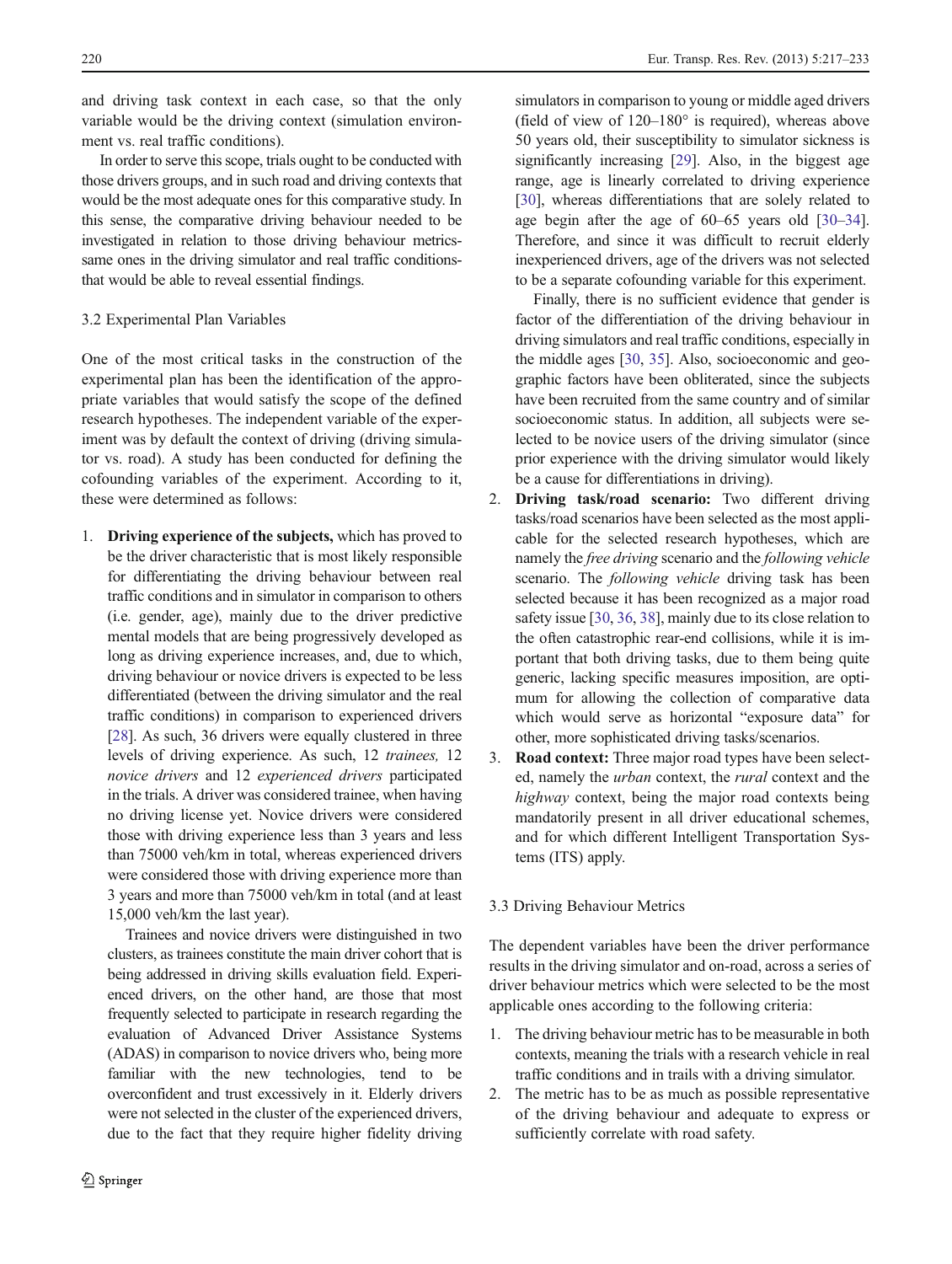- 3. The metric has to be directly or indirectly extracted from the log systems of the two means-the driving simulator and the research vehicle-and in a way as to minimise as much as possible the logging errors (met quite often in the research vehicles logging mechanisms).
- 4. The nature of the metric has to relate with/be applicable for all the selected driving tasks/road scenarios.

The maximum vehicle speed, the difference of the average vehicle speed from the speed limit (different for each type of road), the average and maximum lateral deviation, the average and minimum headway as well as the probabilities of Time Exposed Headway (TEHP\*) and of Time Integrated Headway (TIHP<sup>\*</sup>)<sup>1</sup> were the metrics that have been selected according to the above criteria. The current manuscript focuses in specific on the maximum vehicle speed, the difference of the average vehicle speed from the speed limit (different for each type of road) and the average lateral deviation.

In specific, vehicle speed has been one of the most important safety influencing metrics [[39\]](#page-16-0) and perhaps the indicator which is most often met in relevant studies. Average speed, speed variance and maximum speed are the most common indicators being measured [[40\]](#page-16-0). However, instead of the average speed, the difference of the average vehicle speed from the speed limit was selected to be measured, due to the fact that constitutes a key safety indicator for the Intelligent Speed Adaptation (ISA) systems. In specific, we chose to measure the difference of the average speed from the speed limit instead of the difference of the maximum speed of the speed limit, as the first is more able to reveal the permanent critical driving behaviour in comparison to the second one (i.e. a driver may outreach the speed limit occasionally when reaching his/her maximum speed, but it is definitely more important if his/her average speed is critical in relation to the speed limit). Also, the speed variance has not been selected to be measured, as when being measured in free or stable driving conditions (like in our case; see below), does not result in sufficiently transparent conclusions [\[40](#page-16-0)]. Therefore, the difference of the average vehicle speed from the speed limit and Time Headway (THW)-the latest not being analysed in the current manuscript-were measured instead in the context of this experiment.

In addition, although Time-to-Line Crossing (TLC) is considered to be a useful indicator in driving simulator trials, it is often difficult to measure it in real traffic conditions without a specially equipped research vehicle [\[41](#page-16-0)]. Also, if the lane markings do not match with the safe track of the vehicle, as this is perceived by the driver, invalid and difficult to interpret results are emerging [\[42](#page-16-0)]. Therefore, the average and the maximum lateral deviation were selected to be measured instead. The maximum lateral deviation was measured in addition to the average lateral deviation, because the later often leads to misleading results (i.e. a driver who often follows a straight track may have the same average lateral deviation with someone that systemically deviates from his/her track). Nevertheless, for the measurement of the lateral deviation, high definition sensors and constant lane width are required. Also, it was chosen to measure the average lateral deviation instead of the standard deviation of lateral deviation (which is being proposed by several researchers), since due to the relatively small differentiations, the standard deviation of lateral position is significantly related with the duration of the data [\[40\]](#page-16-0), which is not long enough in our case.

## 3.4 Apparatus

For the conduct of the trials, a semi-dynamic driving simulator (SMART cabin prototype) and a specially equipped research vehicle (Lancia Thesis 2.4 20 V Emblema) have been used (see Fig. [1](#page-5-0)). This equipment belongs to the Hellenic Institute of Transport of the Centre for Research and Technology Hellas ([http://www.hit.certh.gr\)](http://www.hit.certh.gr).

The position of all control levers of the driving simulator (windshield wipers, blinker, ignition key and light switch) is transmitted to the driving computer. All operational elements, steering wheel, accelerator pedal, brake pedal, gearshift lever and handbrake lever, provide nature-true force reactions. The gearshift functions like in the real car either as automatic or "soft tip" with incrementing and decrementing the six gears and with reverse gear.

The sight system includes five large monitors each having a width of 2 m and 500 field of vision. There is on-screen projection with consumer video projectors with 2,500 ANSIlumen. The sound system generates original sounds according to the situation (starter, engine noise, horn, screeching of tires, drive wind, rain, etc.). The vibration device creates nature true vibrations of the car according to the revolution of the simulated engine. The simulator is equipped with specialised software which allows the development of special driving scenarios, according to the purposes of each study.

The research vehicle is equipped with several sensors as it can be seen in Fig. [1](#page-5-0). The collected information from the sensorial system is being transmitted from the vehicle electronic system to the central Personal Computer (PC) for storage and further processing.

# 3.5 Experimental Process

Each of the 36 drivers participating in the trials executed the two driving tasks/scenarios (free driving and following vehicle) in the three road contexts (highway, rural, urban) in each, in the driving simulator and in real traffic conditions with the

 $1$  Adjustment of TETP\* and TITP\* metrics respectively, as these have been introduced by [\[37\]](#page-16-0), where Time to Collision has been replaced by Time Headway.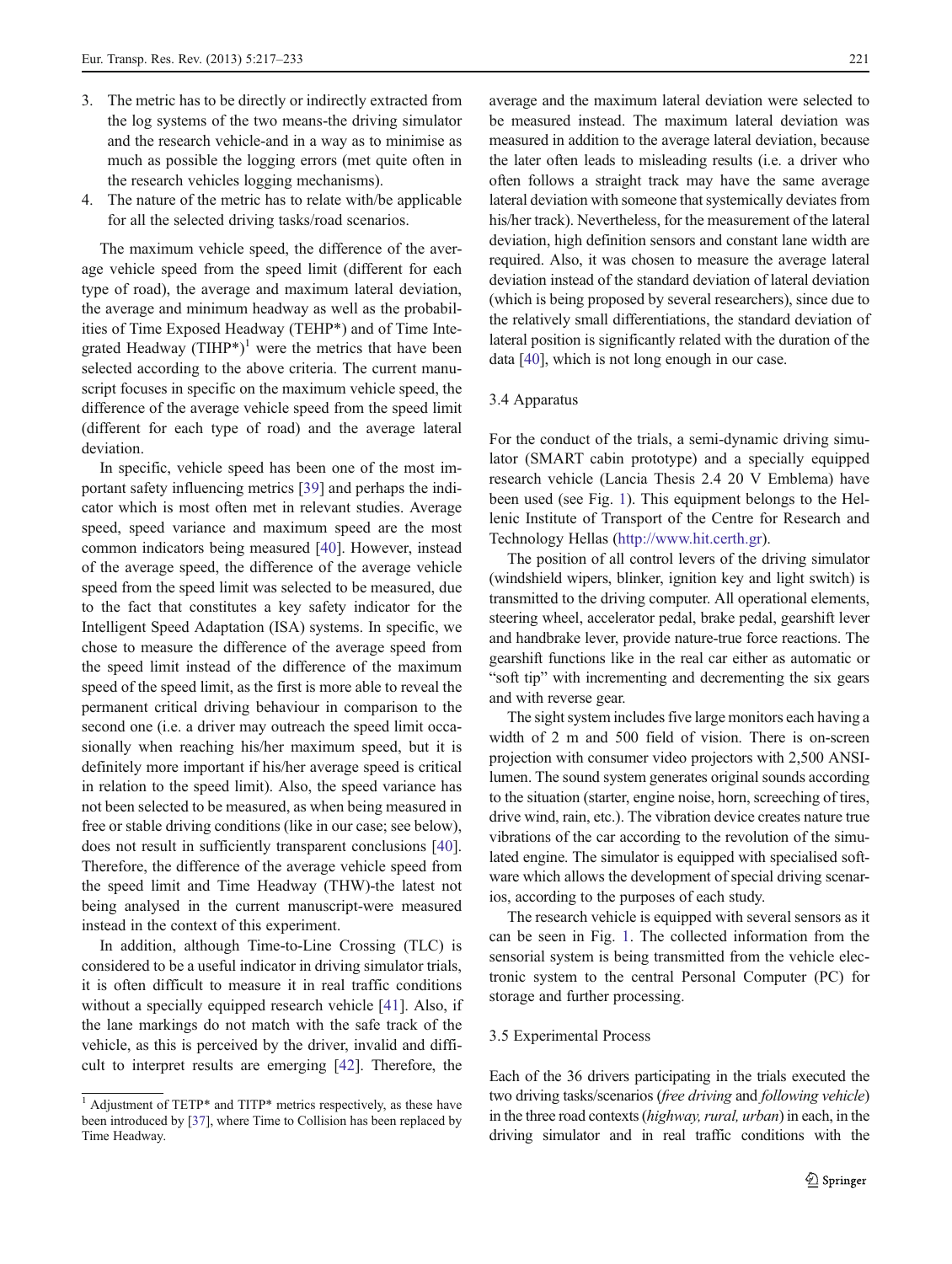<span id="page-5-0"></span>



equipped research vehicle. For learning effects elimination, half of the drivers started with the execution of the scenarios in the driving simulator and continued with the real traffic conditions, whereas the other half of them followed the reverse way.

Prior to the realisation of the trials, the supervisors introduced the participants to the objective of the trails and the process that would be followed, also handed to them in printed form. It should be highlighted that the guidelines provided to each participant were the same. Each participant signed an informed consent for and completed a form aiming to gather demographic data. An awareness session of the participants with the research equipment of about 15 min followed (with no logging).

In addition to the trials supervisor who was present in all trials realised, a driving instructor was present in the vehicle during the trials conducted in real traffic conditions. After the completion of the driving sessions, each participant completed a questionnaire which concerned his/her perception of the driving simulator realism, a questionnaire concerning the simulator sickness symptoms-Simulator Sickness Questionnaire [\[43\]](#page-16-0), a Rating Scale of Mental Effort [\[44\]](#page-16-0), aiming to collect participants views on the mental effort required during driving in the driving simulator and a Driving Quality Scale [[45\]](#page-16-0), aiming to collect participants views on how good they drove in relation to their average driving in real traffic conditions.

Driving scenarios and contexts were initially designed and completed in real traffic conditions, and their closest possible representation followed in the driving simulator. The other road users in the driving simulator scenarios were given "smart" attributes, whereas the main traffic characteristic that was paid attention to was the traffic density (medium traffic density was selected in all cases). Environmental conditions were also chosen to be similar in simulation and reality conditions. Lack of rain and snowfall and similar lighting conditions were ensured. All the above conditions was a matter of design in the driving simulator, whereas in real traffic conditions it was a matter of careful time of day and day of week selection for the trials conduct.

The two scenarios (free driving and following vehicle) were executed successively by each driver and the same was valid for the different road contexts in each scenario (highway, rural, urban). The duration of each sub-session (in each type of road in each scenario) was about 5 min in both the driving simulator and real traffic conditions.

Highway roads had 2 traffic lanes per direction with a parapet and an emergency traffic lane, whereas rural and urban roads had one traffic lane per direction.

In the free driving scenario, the driver was asked to drive free and as safely as possible according to his/her opinion, paying attention so as to remain in the right traffic lane (i.e. not executing frequent lane changes). The average speed of the other road users (being observed in real traffic conditions and respectively designed in the driving simulator) was 40 km/h in urban roads, 60 km/h in rural roads and 100 km/h in highways.

In the following vehicle scenario, the driver was asked to follow a vehicle driving in front of him/her maintain the safest possible distance, according to his/her opinion. The condition for *following vehicle* situation is when THW $\leq$ 5 s. [\[46](#page-16-0), [47](#page-16-0)]. The respective condition for "cautious" driving has been selected to be THW $\leq$ 3 s. and for "risky" driving when THW $\leq$ 1,5 s. [\[47](#page-16-0)]. The lead vehicle was driven by a driving instructor and drove with steady speed in the right traffic lane (forcing in this way the ego vehicle to move also in the right lane). The average speed of the lead vehicle and the other road users was 35 km/h in the urban roads, 60 km/h in the rural roads and 100 km/h in highways.

Another instruction that was given to the drivers in both scenarios was to reach the minimum suggested speed and then try to maintain it as his/her minimum one. The reason for this restriction was that that there was a relevant restriction in the driving simulator software (a minimum speed has to be reported, above which logging occurs) and because it was considered necessary to set some minimum speeds, representative of each traffic environment, that would minimise irrelevant logs that would constitute "noise" in the logged data (i.e. related with unexpected stations, etc.). The minimum speeds suggested for each scenario are as follows:

Free driving scenario

- & Urban context: 28 km/h
- & Rural context: 50 km/h
- & Highway context: 80 km/h

Following vehicle scenario

- & Urban context: 28 km/h
- & Rural context: 50 km/h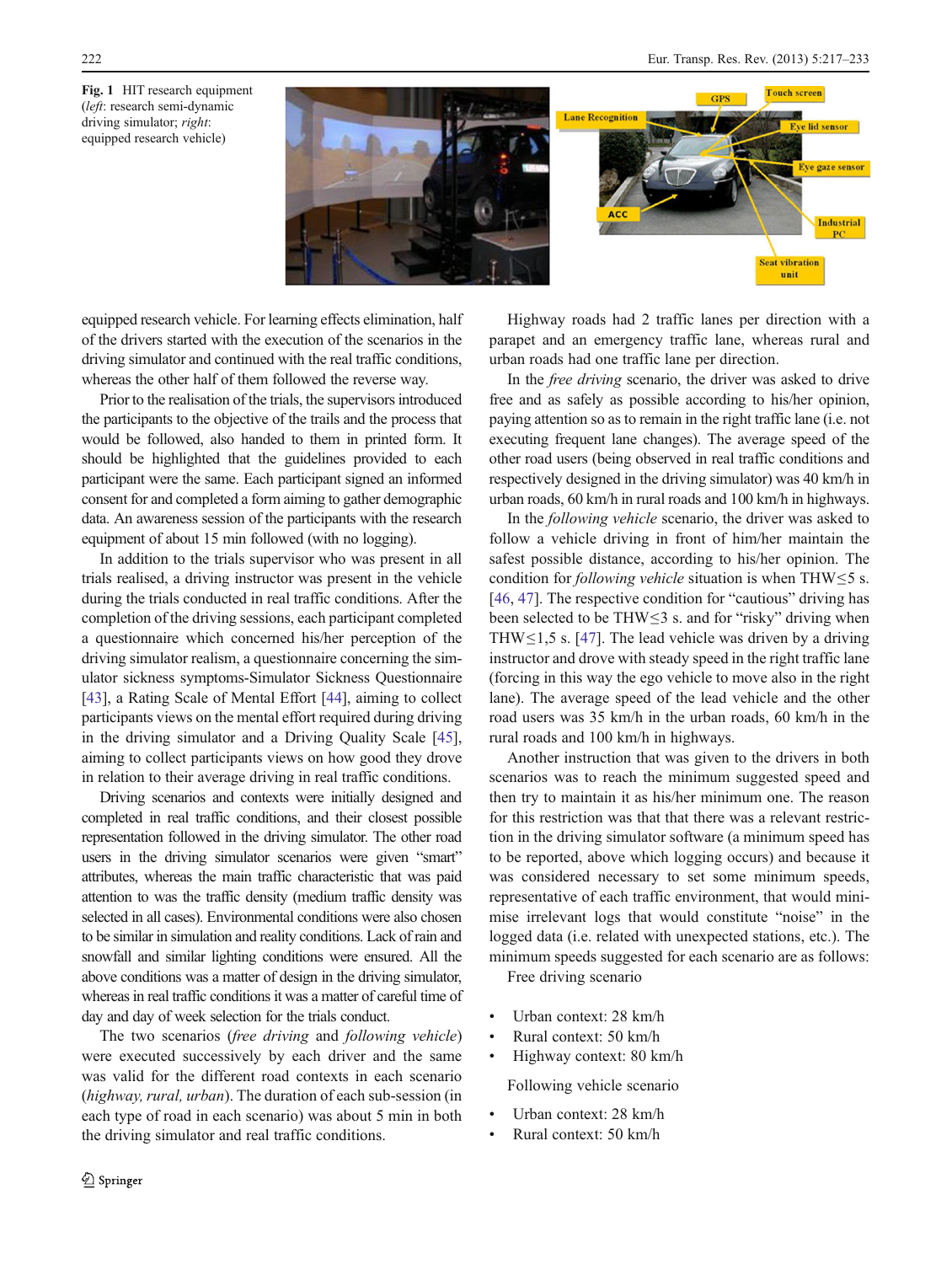<span id="page-6-0"></span>& Highway context: 90 km/h

The trials supervisors were given the guideline to monitor the above minimum speeds and advice/remind the participants accordingly.

#### 4 Methodology for Analysis

After the processing of the results, the comparative analysis of the data collected from the trials in the driving simulator and the trials in the real traffic conditions followed. For the analysis of the specific variables, the following conditions were defined, which negotiate the sense of the "accepted proximity" of the above presented research hypotheses, with or without correction, in the context of the absolute validity. These are as follows:

- 1. Correlation Type A: «Numerical proximity of original driving simulator measurements to real traffic conditions measurements»
	- Condition: When the following condition is valid for each individual driver (and, consequently, for all drivers belonging to the same group):

#### Deviation

$$
= \left| (Value_{N\_simulator} - Value_{N\_vehicle}) / Value_{N\_vehicle} \right| \leq 0, 15
$$
\n
$$
\tag{1}
$$

, where N is each driver,  $Value_N$  simulator is the value of the measurement in driving simulator and *Value<sub>N</sub>* vehicle is the value of the measurement for the same driver in real traffic conditions. In the above equation, by "Deviation", the absolute deviation is meant.

In this case, we are interested in the numerical proximity of the values for each driver (in simulator and real traffic conditions), which is being expressed through the size of their absolute deviation.

In other words, the absolute deviation of the numerical values (of each metric under investigation) must be less or equal to 15 % for each driver. Consequently, the mean absolute deviation of all drivers belonging to the same group (always consisting of 12 drivers) must be less or equal to 15 %.

The set value of  $0.15$  (or  $15\%$  given in percentage) has been selected due to the maximum possible error of the vehicle sensorial system measurements, which varies between 12 %–15 % (depending the measurements conditions and the road context), which sets a tolerance threshold.

The reference value in the estimation of the absolute deviation is the driver performance (in each metric) in real traffic conditions, since, any correlation and correction of the respective simulator measurement will occur with respect to it.

- Transfer algorithm: In this case, we assume that the values of driving simulator and the real traffic conditions are correlated by default through the lineal model  $y=ax+b$ , where  $a=1$  and  $b=0$ .
- Practical meaning: The results following this condition imply that no further correction is required in the driving simulator measurements.
- 2. Correlation Type Β: «Relative numerical proximity of original driving simulator measurements to real traffic conditions measurements»
	- Condition 1: The absolute deviation between driving simulator and real traffic condition is less or equal to 15 % for at least the 75 % of the drivers (belonging to the same driver group).

# Deviation

$$
= |(Value_{N\_simulator} - Value_{N\_vehicle}) / Value_{N\_vehicle}| \le 0, 15,
$$
\n
$$
(2)
$$

for at least 75 % of the drivers (belonging to the same driver group).

Condition 2: The corresponding mean absolution deviation of all drivers (belonging to the same driver group) is less or equal to 20 % (15 % for 100 % of the drivers is rationally equal to 20 % for the 75 % of the drivers).

As in the previous condition, also in this condition, we are interested in the numerical proximity of the measurements for each driver (in driving simulator and in real traffic conditions), which is being expressed through the size of their absolute deviation, for at least the 75 % of the drivers (following the  $75<sup>th</sup>$  percentile).

- Transfer algorithm: In this case, we assume that the correlation of the measurements values in the driving simulator and real traffic conditions is being expressed by default, for at least 75 %, by the lineal model  $y=ax+b$ , where  $a=1^{\degree}$  and  $b=0$ .
- Practical meaning: The results following this condition imply that no further correction is required of the driving simulator measurements, although with some reservations (therefore, the coefficient 1<sup>\*</sup> is being used).
- 3. Correlation Type C: "Relative numerical proximity of original driving simulator measurements to real traffic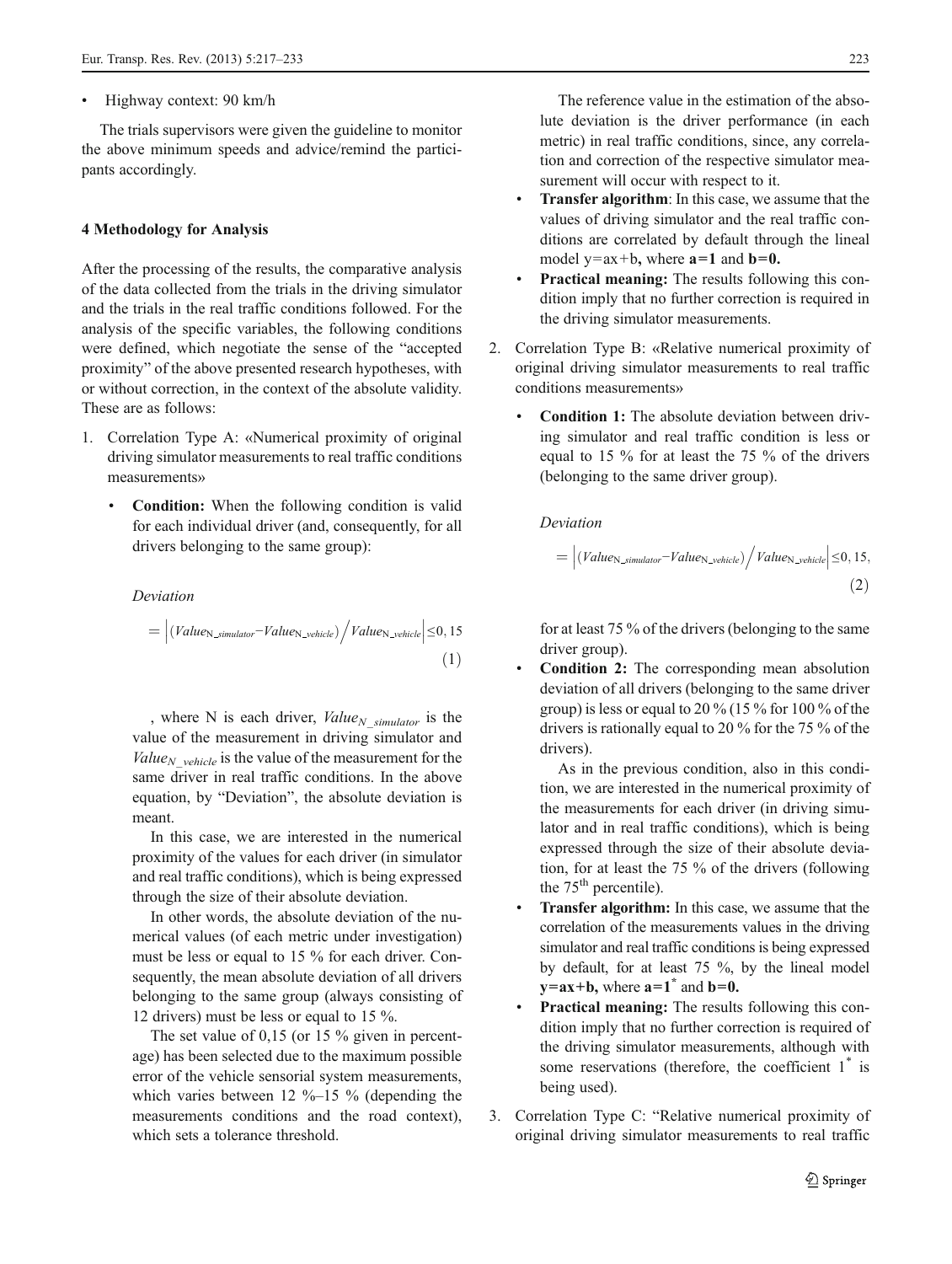conditions measurements, after correction following the linear model":

- Condition 1: When at least one of the two conditions of Correlation Type B is not valid.
- **Condition 2:** When for at least the 75 % of the drivers of each driver group, the same direction is being observed between the numerical values of the driving simulator and those corresponding to real traffic conditions (meaning that their difference is either positive or negative for all the 75 % of the drivers):

$$
Value_{N\_vehicle} \leq Value_{N\_simulator}
$$
 (3)

or:

$$
Value_{N\text{-}\text{vehicle}} \ge Value_{N\text{-}\text{simulator}} \tag{4}
$$

- Condition 3: When, after the correction of the original driving simulator measurements, the numerical proximity conditions of Correlation Type A or Correlation Type B are being fulfilled.
- **Transfer algorithm:** In this case, we assume that the measurement values from the driving simulator and the real traffic conditions are correlated by the linear model,  $y=ax+b$ , where a and b coefficients can be estimated with the following two ways:

1. Through the mean absolute difference (of the values of the driving simulator and those corresponding to real traffic conditions): in this case, a is symbolically equal to  $\tilde{1}^*$  (symbol~expresses mean value) and b is equal to the mean absolute difference (of the values of the driving simulator and those corresponding to real traffic conditions).

2. Through linear regression: in this case, a and b are occurring after applying linear regression. However, this method has been rejected, due to being sensitive to the specific sample serving as control sample.

Thus, in this case, having estimated coefficient a and b (actually b, since a is always the same), and following the first correction way, since the  $2<sup>nd</sup>$  one has been rejected, correction of the original driving simulator measurements is following, in order to investigate the numerical proximity of the corrected driving simulator measurements with the real traffic conditions measurements (Condition 3).

Practical meaning: The results complying with this condition imply that there is no original numerical proximity, but, due to the same sign direction of the differences between the measurements (for at least the 75 % of the population), and in order for the intended numerical proximity to occur, a flat correction may be applied in the driving simulator measurements.

- 4. Correlation Type D: «Relative numerical proximity of original driving simulator measurements to real traffic conditions measurements, after correction following nonlinear models»
	- Condition: None of the previous Correlation Types is being fulfilled.
	- Transfer algorithm: In this case, we investigate the possibility of correcting the driving simulator measurements using curve fitting.
	- Practical meaning: Numerical proximity is resulted, after correction following the non-linear models.
- 5. Correlation type Ε: "No correlation of any type that results in numerical proximity of results, with or without correction"
	- Condition: None of the previous Correlation Types is being fulfilled.
	- Practical meaning: No valid correction way, resulting in satisfactory numerical proximity of measurements is being recognized.

Correlation Type D has been rejected, due to being sensitive to the specific sample serving as control sample. As such, whenever Correlation Types A, B and C are not occurring, then Correlation Type D–E is directly implied.

The 36 drivers' performance results concerning maximum vehicle speed, on the difference of the average vehicle speed from the speed limit, and the average lateral deviation were being logged in the respective software of the driving simulator and the research vehicle. Before the analysis of the results, a post processing of the collected measurements were being done. The processing that concerned the speed and the lateral deviation measurements was related to the elimination of the "noisy" data, as well as the translation to the correct SI (Le Système International d'unités) units. Also, during the processing, a tolerance of 85 % was considered concerning the suggested minimum speeds, meaning that, regardless the guideline that was given to the drivers, speeds that were 15 % below the respective guideline for each road context and driving scenario were set in the driving simulator and become acceptable.

In addition, all measurements in the *following vehicle* scenario were filtered according to the following vehicle condition aforementioned (THW≤5 s.). All measurements that were not in agreement with this condition were being erased.

Finally, in both simulator and research vehicle recording systems, the position of the vehicle in each case is originally given in relation to the edge of the lane.However, in order to have a steady reference point (which cannot be the continuously changing lane width of the real traffic lanes), an after processing tool place in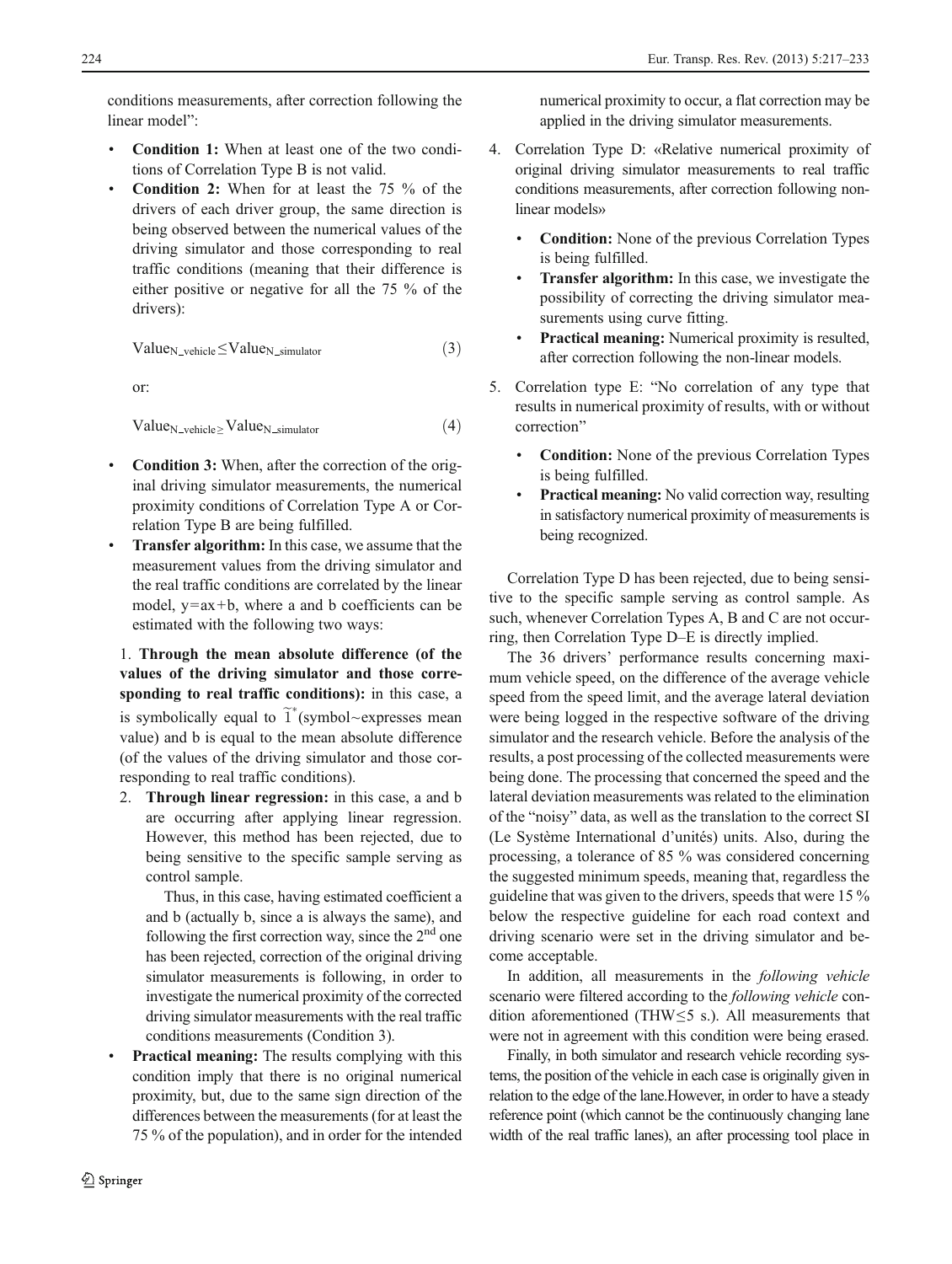<span id="page-8-0"></span>order to translate the recorded distances from the edge of the lane to the distances from the middle of the drivers' lane.

The automation of the processing was made feasible by respective software that was developed in Java.

# 5 Indicative Results

## 5.1 Sample Demographics

An overview of the participants demographics is given in the following table (Table 1). None of the trainees reported previous experience with the driving simulator. Only one novice driver and 2 experienced drivers had previous experience with the driving simulator (less than an hour).

# 5.2 Results & Discussion

#### 5.2.1 Maximum Speed

The maximum speed of the drivers was analysed only for the free driving scenario, since in the following vehicle scenario, the drivers were instructed to follow the lead vehicle which moved with a steady speed, and, as such, we expected no significant findings from the observation of their maximum speed.

The most important findings that emerged from the comparative analysis of the maximum speed of the drivers are as follows:

The maximum speed of the trainees and the experienced drivers in highway and urban roads present relative numeric proximity, with no further need for correction (Correlation Type B; see Fig. [2\)](#page-9-0).

- On the contrary, the maximum speed of novice drivers in highway and urban roads presents accepted numeric proximity, only after correction (Correlation Type C). It should be highlighted that the correction is of the same size ("−5") (see Fig. [3](#page-10-0) series). The maximum speed of the trainees in rural road presents also accepted numeric proximity after correction (Correlation Type C), which is smaller than above ("−3,5") (see Fig. [3](#page-10-0) series).
- In all other cases, there is no accepted numeric proximity emerging (Correlation Type D–E).
- It is worth noting that, in each case, when a correction was necessary (when a Correlation Type C occurred), the maximum speed in the driving simulator was always bigger than the one in real traffic conditions.

According to the cross-check of the results with the conditions as being presented in Section 5, the relevant transfer algorithms have been constructed.

As it has been explained in Section 5, the Correlation Types A, B and C, are following the linear model  $y=ax+b$ . Correlation Types Α and Β are following the simplified model, y=ax, whereas Correlation Type C includes also coefficient b, which is equal to the mean absolute difference, whereas its sign is positive or negative, according to the dominating one-way correlation of the numeric values of the driving simulator measurements and the measurements of the research vehicle in real traffic conditions. In the case of the speed, the values of coefficient b have been rounded in the closest first decimal (i.e.  $1-1, 5-2-2, 5...$ ).

Coefficient a is given the values 1, 1\* and  $\tilde{1}^*$ , according to the Correlation Type (A, B or C respectively). It should be reminded, that whenever a Correlation Type D–E has emerged (as shown in the above table), there is no transfer algorithm applicable.

|  |  | <b>Table 1</b> Sample demographics |
|--|--|------------------------------------|
|--|--|------------------------------------|

| Number of subjects<br>per driver group | Mean driving experience                                                           | Mean age                                                                  | Number/ $%$ of<br>men-women                            | Distance<br>travelled in km                              |
|----------------------------------------|-----------------------------------------------------------------------------------|---------------------------------------------------------------------------|--------------------------------------------------------|----------------------------------------------------------|
| 12 trainees                            | Without driving license                                                           | 24 years old ( $\mu$ =23.83, $\sigma$ =9.15)                              | 9 men-3 women<br>$(75 \frac{9}{0} - 25 \frac{9}{0})$ . |                                                          |
| 12 novice<br>drivers                   | Owing a driving license less than<br>1.5 years ( $\mu^a$ =1.16, $\sigma^b$ =0.71) | 22 years old ( $\mu$ =21,67, $\sigma$ =3,89)                              | 7 men-5 women<br>$(58.33 \text{ %} -41.67 \text{ %})$  | Totally: $\mu$ =25,000,<br>$\sigma = 23525.61$           |
|                                        |                                                                                   |                                                                           |                                                        | The last year:<br>$\mu$ =10916.67,<br>$\sigma$ =10219.93 |
| 12 experienced<br>drivers              | Owing a driving license more than<br>12 years ( $\mu$ =12.17, $\sigma$ =7.64)     | 36 years old ( $\mu$ =35.58, $\sigma$ =9.56)<br>Maximum age: 48 years old | 8 men-4women<br>$(66.66 \text{ %} -33.34 \text{ %})$   | Totally: $\mu$ =320,000,<br>$\sigma$ =246613.43          |
|                                        |                                                                                   |                                                                           |                                                        | The last year:<br>$\mu$ =28583.33,<br>$\sigma$ =17593.69 |

 $a<sub>\mu</sub>$  = Mean value

 $b \sigma$  = Standard deviation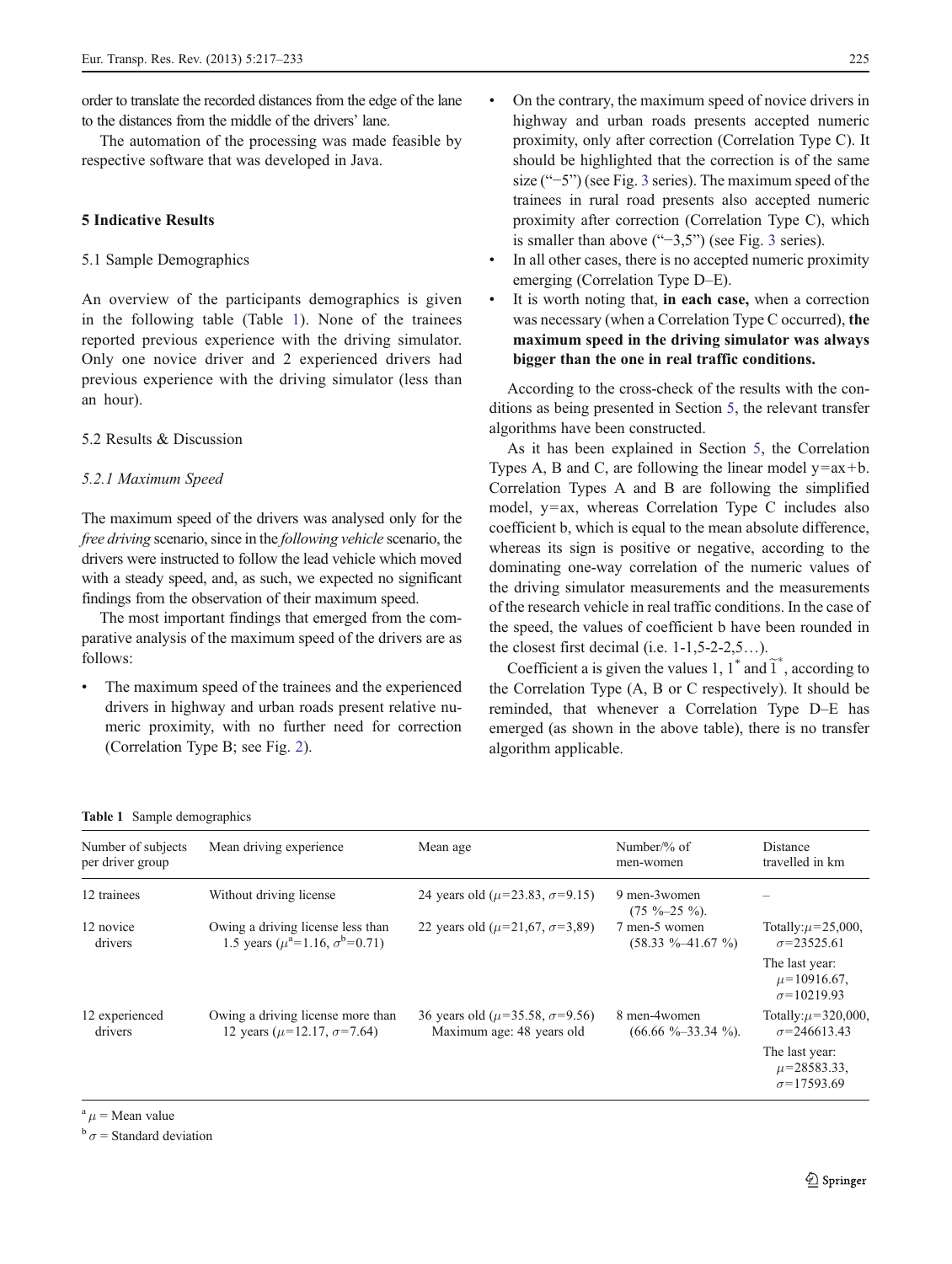<span id="page-9-0"></span>

Fig. 2 Maximum speed results corresponding to Correlation Type B

Following the linear model, the relationship of speed in real traffic conditions  $(V_{veh})$  with speed in the simulated environment  $(V_{sim})$ , is given by the following equation:

$$
V_{veh} = aV_{sim} + b \tag{5}
$$

If we represent the values of the a and b coefficients by the respective matrices (column vectors) Α and Β, the above is as



follows:

$$
V_{veh} = AV_{sim} + B \tag{6}
$$

The following matrix summarises all the transfer algorithms related to maximum speed and difference of the average speed from the speed limit (being discussed in the following section).

| $V$ max $_{\text{veh}}^{\text{tr\_freeh}}$                                               |     |                  |  |  |  |  |          |          | $\theta$       | $V$ max $_{\text{sim}}^{\text{tr\_freeh}}$<br>0                                                          |
|------------------------------------------------------------------------------------------|-----|------------------|--|--|--|--|----------|----------|----------------|----------------------------------------------------------------------------------------------------------|
| $V$ max $_{\text{veh}}^{\text{nov\_freeh}}$                                              |     |                  |  |  |  |  |          |          | $\Omega$       | $V$ max $\frac{100V}{100}$ freeh<br>- 5                                                                  |
| $V$ max $_{\text{veh}}^{\text{exp\_freeh}}$                                              |     | $\theta$         |  |  |  |  |          |          | $\theta$       | $V$ max $\frac{\text{exp-free}}{\text{time}}$<br>$V$ max $\frac{\text{tr-free}}{\text{sim}}$<br>$\theta$ |
| $V$ max $\frac{V}{V}$ free                                                               |     | $\theta$         |  |  |  |  |          |          | $\Omega$       | $-3, 5$                                                                                                  |
| $V$ max $_{\text{veh}}^{\text{tr\_freeu}}$<br>$V$ max $_{\text{veh}}^{\text{nov-freeu}}$ |     | $\theta$         |  |  |  |  |          |          | 0              | $V$ max $_{sim}^{tr-free}$<br>$\Omega$<br>$V$ max $\frac{100V}{100}$ freeu                               |
| $V$ max $_{\text{veh}}^{\text{exp\_free}}$                                               |     |                  |  |  |  |  |          |          |                | $-5$<br>$V{\rm max}_{\rm sim}^{\rm exp\_free}$                                                           |
| $/$ tr_freeh<br>Vav                                                                      | $=$ | $\Omega$         |  |  |  |  |          |          | 0              | $\theta$<br>(7)<br>tr_freeh<br>$^+$<br>Vav<br>4, 5                                                       |
| veh<br>/nov_freeh<br>$\Delta$ $Vav$ $\frac{V}{\text{veh}}$                               |     | $\Omega$         |  |  |  |  |          |          | $\Omega$       | sim<br>/nov_freeh<br>Vav<br>4, 5                                                                         |
| /exp_freeh<br>$\sqrt{V}$                                                                 |     |                  |  |  |  |  |          |          |                | sim<br>$/exp$ freeh<br>4, 5<br>Vav                                                                       |
| veh<br>$/$ tr_freer<br>Vav                                                               |     | $\theta$         |  |  |  |  | $\Omega$ |          | $\Omega$       | sim<br>3<br>$/$ tr_freer<br>Vav                                                                          |
| veh<br>/nov freer<br>Vav                                                                 |     | $\theta$         |  |  |  |  |          |          | $\Omega$       | sim<br>4<br>/nov freer<br>Vav                                                                            |
| veh<br>$/$ tr_freeu<br>Vav                                                               |     | $\theta$         |  |  |  |  |          | $\theta$ | $\Omega$       | sim<br>$\theta$<br>$/$ tr_freeu<br>Vav                                                                   |
| veh<br>/nov_freeu<br>$\lfloor \textit{Vav} \rfloor$<br>veh                               |     |                  |  |  |  |  |          |          | 0 <sub>0</sub> | sim<br>, 5<br>/nov_freeu<br>Vav<br>sim                                                                   |
|                                                                                          |     | $\boldsymbol{0}$ |  |  |  |  |          |          | $\sim_{*}$     |                                                                                                          |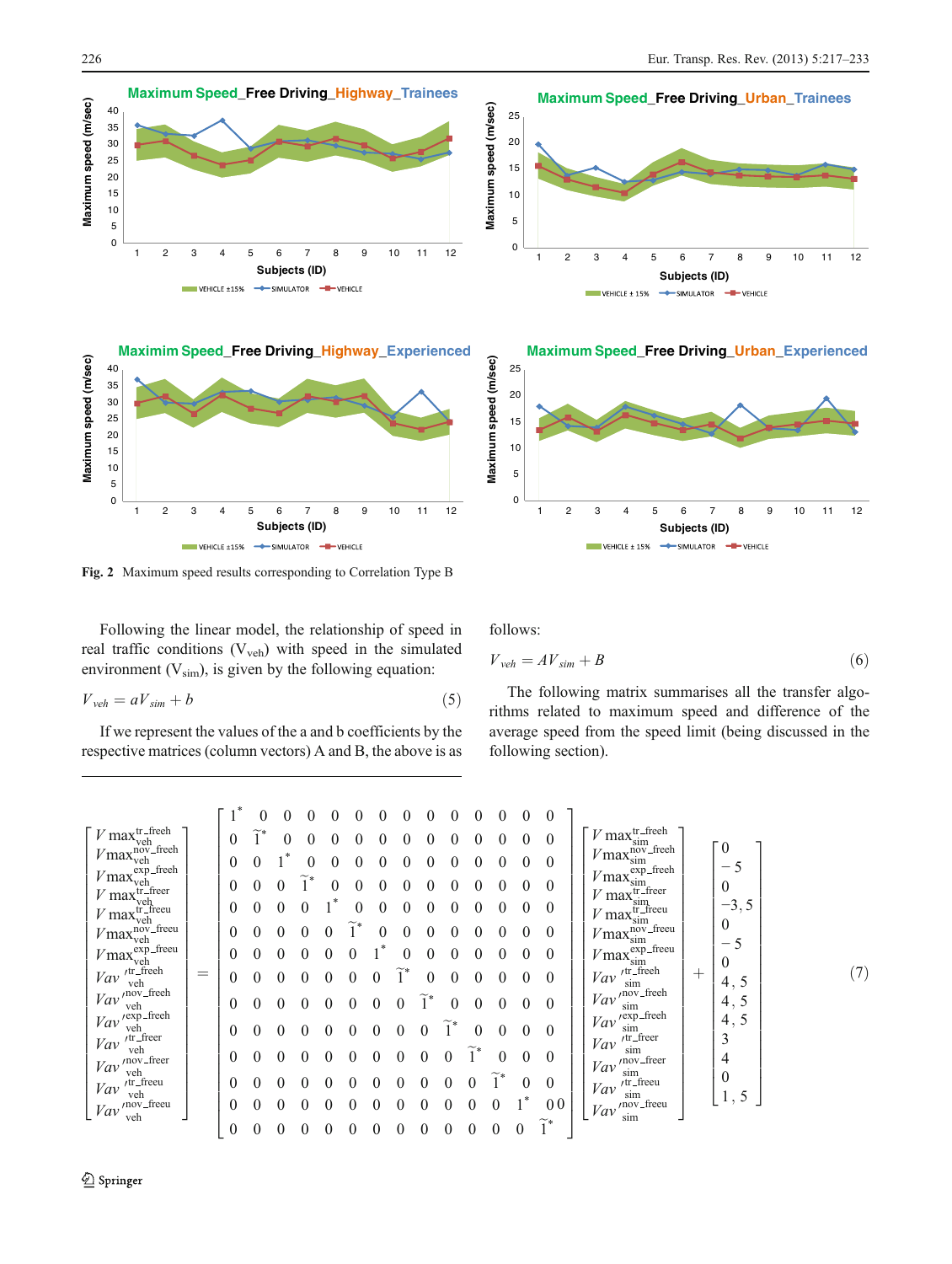<span id="page-10-0"></span>

In the above matrix, "tr" refers to the trainees, "nov" refers to the novice, "exp" refers to the experts, "veh" refers to the respective measurement in real traffic conditions and "sim" to the respective measurement in driving simulator. "Vmax" refers to the maximum speed, whereas "Vav'" to the difference of the average speed from the speed limit. "freeh" refers to the free driving scenario in highway, "freer" refers to the free driving scenario in rural roads and "freeu" refers to the free driving scenario in urban roads.

#### 5.2.2 Difference of Average Speed from Speed Limit

The Greek speed limits for each road context are as follows:

- & Highways speed limit: 130 km
- & Rural roads speed limit: 90 km
- & Urban roads speed limit: 50 km

As in the case of maximum speed, also in this case and for the same reasons, the difference of the average speed from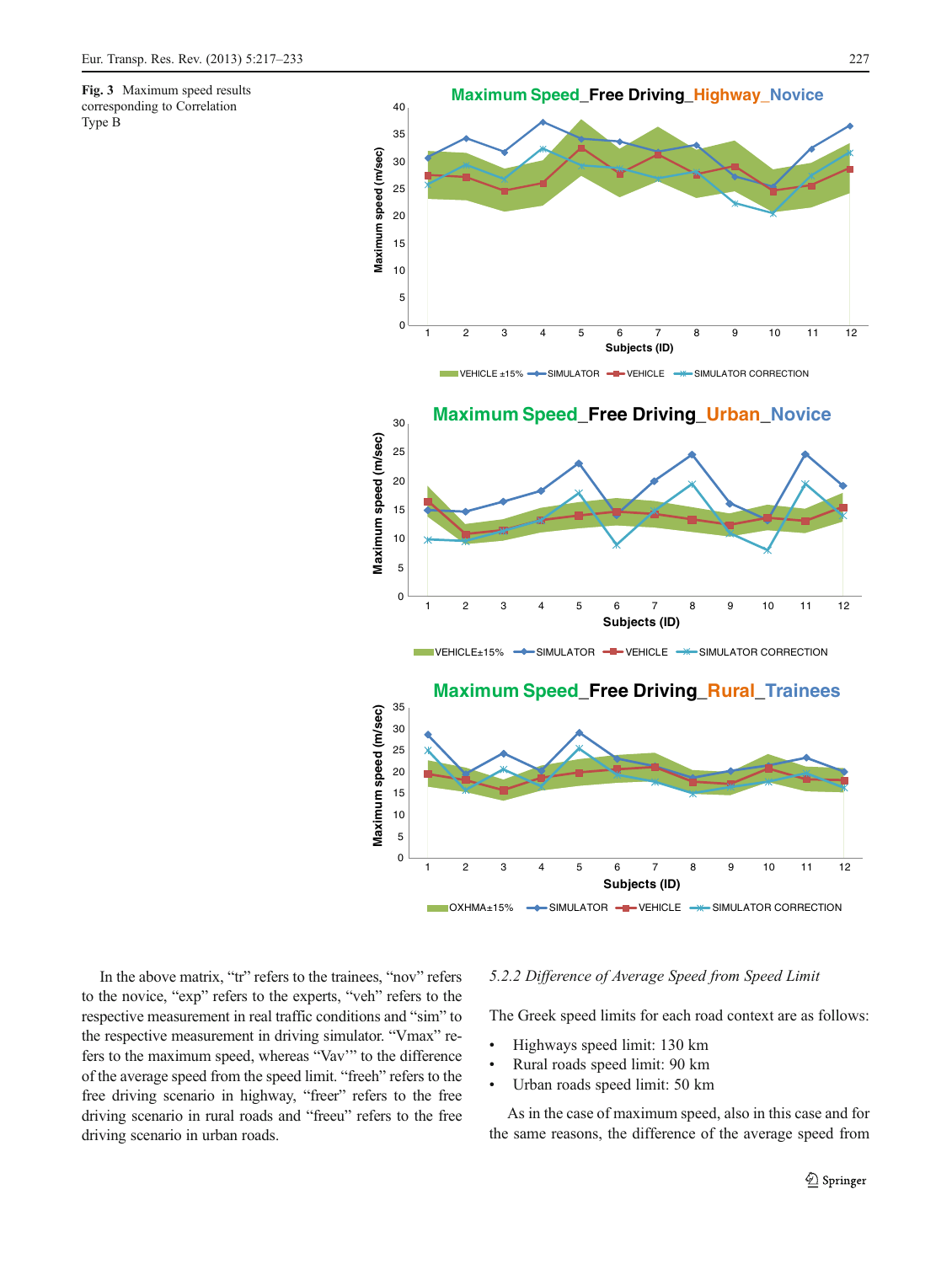the applicable in each case speed limit was analysed only for the *free driving* scenario. The most important findings are as follows:

- The difference of the average speed from the speed limit of trainees, novice and experienced drivers in highway presents acceptable numerical proximity after correction (Correlation Type C). It is remarkable that in all cases, correction of the same size has emerged ("+4,5"). Numerical proximity after correction is being resulted also in the case of the trainees and novice drivers in rural road (Correlation Type C). Also, in this case, the correction size is similar ("+3 and "+4" respectively). The same is valid in the case of novice drivers in urban roads (correction is "+1.5" in this case). See Fig. 4 for results corresponding to Correlation Type C.
- In the case of experienced divers in rural and urban roads, there is no numerical proximity being observed, with or without correction (Correlation Type D–E), while that relative numerical proximity occurs with no need for correction (Correlation Type B) is in the case of trainees in urban roads (Fig. [5\)](#page-12-0). We observe that, by default, the more the driving experience increases, the more the unrealism of the driving simulator is being observed and the driving behaviour in it is changing.
- In each case, when a correction was required (Correlation Type C), the numerical values were bigger in the real traffic conditions from those in driving simulator. However, we should underline, for the avoidance of any confusion, that in this case, the higher the values are, the lower the average speed is, which means that in the driving simulator, the drivers maintained



Fig. 4 Difference of average speed from speed limit results corresponding to Correlation Type C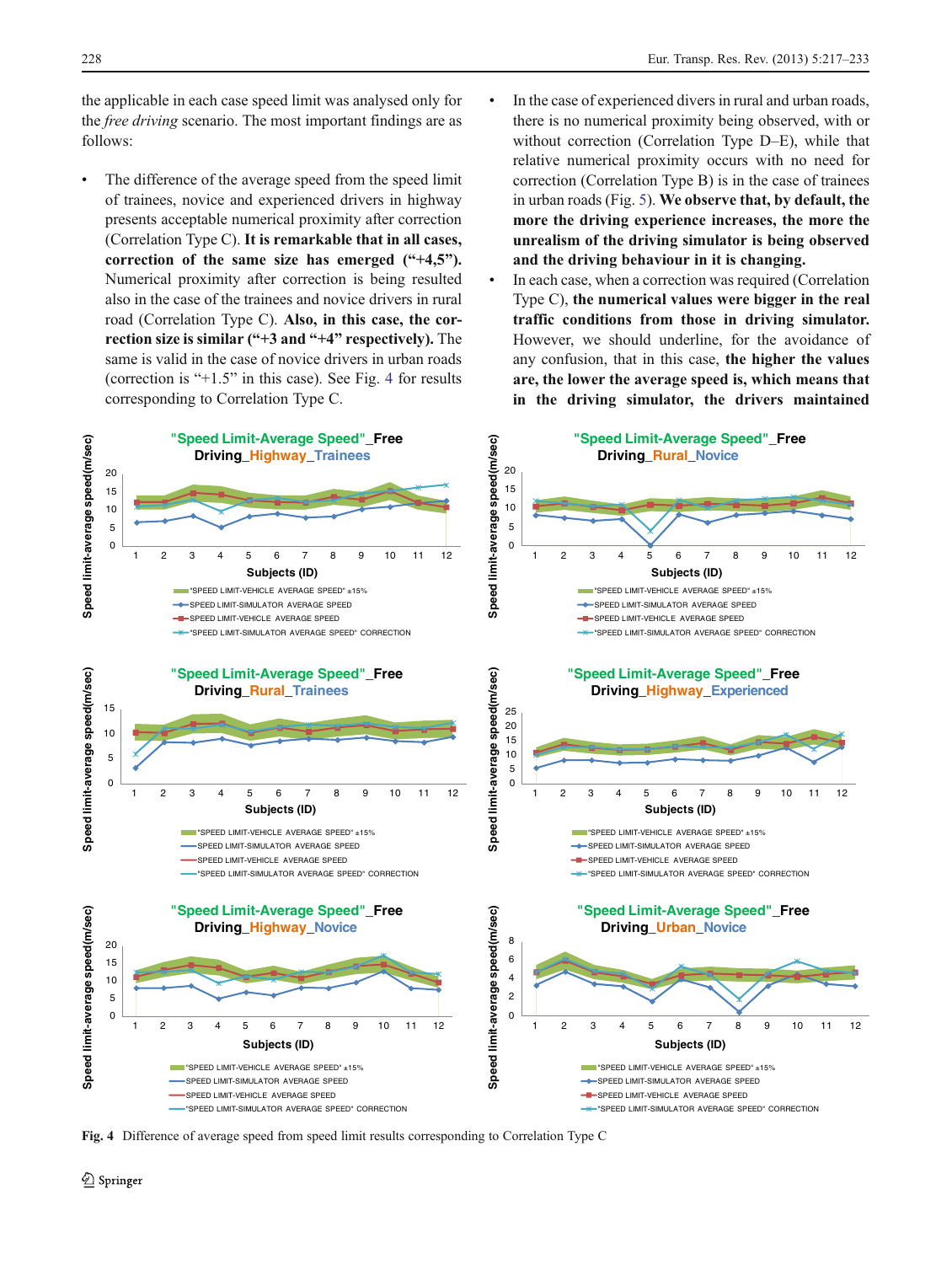<span id="page-12-0"></span>

Fig. 5 Difference of average speed from speed limit results corresponding to Correlation Type B

# bigger average speed than in reality, and for this reason they approached the speed limit more each time.

The matrix of Eq. [7](#page-9-0) of the previous section summarises the corresponding transfer algorithms related to the difference of the average speed from the speed limits.

## 5.2.3 Average Lateral Deviation

As aforementioned, lateral deviation in this case is meant to be the distance of the driver's vehicle from the middle of his/her traffic lane. It should be mentioned that lateral deviation was recorded only in the case that an indicator-expressing wish to change lanes or execute deliberate manoeuvres- was not used by the driver.

The average lateral deviation has been analysed only for highways, since in the other road contexts, the limits of the lane are not clear in real traffic conditions in the majority of the Greek roads, which does not allow valid correlation and analysis of the recorded measurements.

The major remarks concerning the average lateral deviation from the middle to the left of the lane are the following:

& In this case, numerical proximity does not emerge in any case even after correction (in any scenario or road context). As such, there is no transfer algorithm occurring for average lateral deviation (Figs 6 and [7\)](#page-13-0).



Fig. 6 Average lateral deviation in following vehicle scenario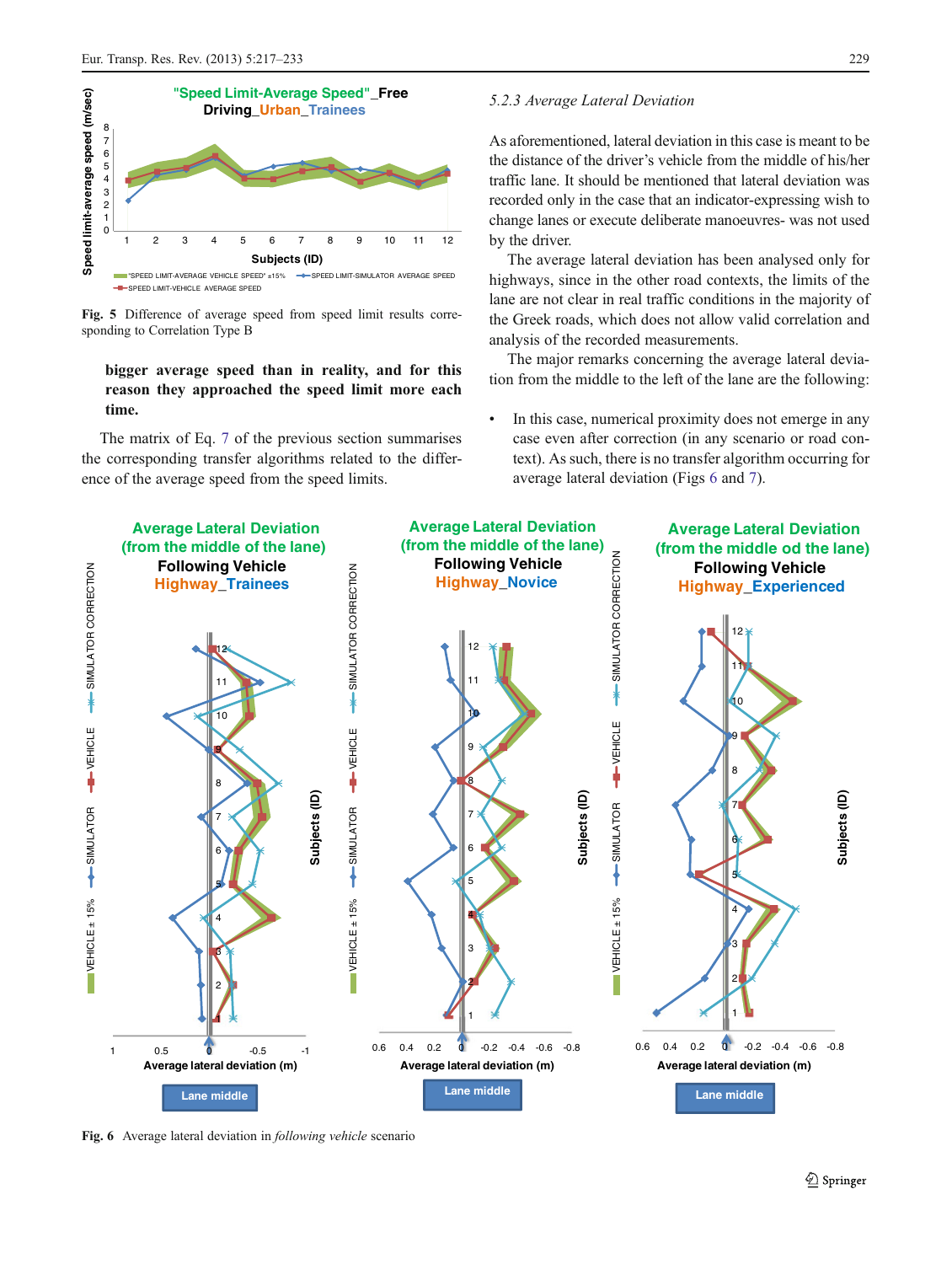<span id="page-13-0"></span>& However, in the free driving scenario, drivers seem to be clustered in two groups (in all driver groups, regardless of their driving experience). In a cluster that presents relatively similar driving behaviour in real traffic conditions and in driving simulator, and in another group, the driving behaviour of which in the two contexts is totally different (see Fig. 7 respectively). This may due to the similar predictive model of some drivers or due to the fact that some drivers did not confront with the same responsibility the driving sessions in the simulator, and, as such, there is a significant deviation from their driving behaviour on road, and this does not seem to be related to their driving experience or the driving context. The second case is not likely to occur in processes where simulator driving sessions constitute part of the driving assessment for the acquisition (or renewal) of a driving license. In such a case, it would be meaningful to compare again the driving behaviour on road and in driving simulator. In other caseswhere the driver does not have a direct benefit from his/her driving in the simulator, it would be perhaps effective if a kind of penalty could be applied in order to avoid the depreciation of the driving in simulators. Nevertheless and

concerning the first possible reason for this behaviour being observed-predictive models effect-this observation could serve as a starting point for further analysis in the field of cognitive models and their effects in simulator driving.

- In all cases, in both scenarios (free driving and following vehicle), it was observed that drivers tended to drive towards the right edge of the lane more often in the real traffic conditions than in the driving simulator.
- However, in the free driving scenario, a displacement of the drivers' average lateral deviation towards the left edge of the traffic lane is being observed, both in the driving simulator and in real traffic conditions. As a result, drivers approach more the middle of the lane in real traffic conditions.
- What can be generally concluded from the results concerning the average lateral deviation is that drivers seem not to be really convinced from the riskiness that is being reflected in the driving simulator, and perhaps this is the reason that, in the simulator, they tend to drive more to the left than in real traffic conditions. In addition, in the free driving scenarios, as they do not have to execute a concrete driving task, they tend to drive more



Fig. 7 Average lateral deviation in free driving scenario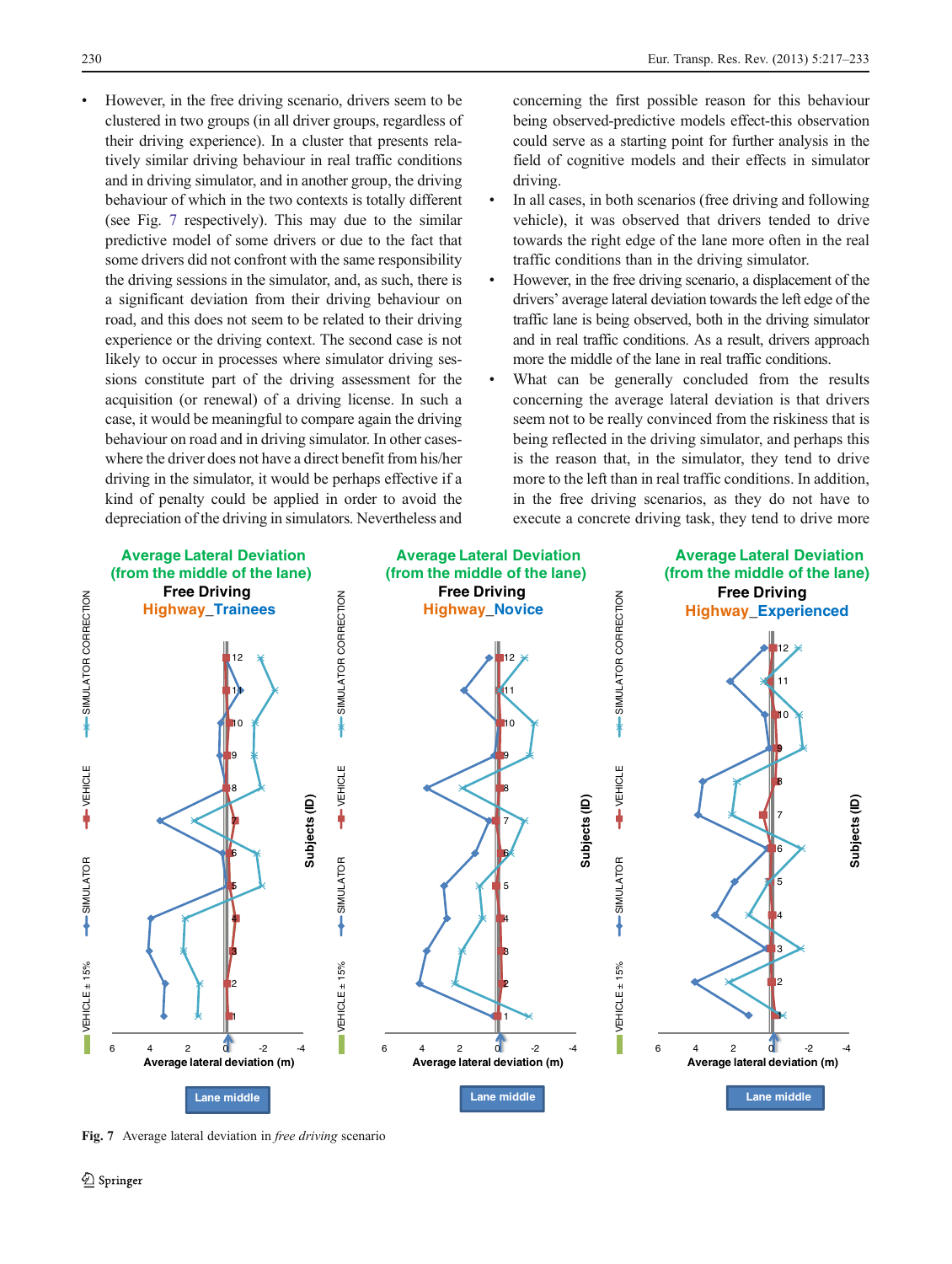<span id="page-14-0"></span>to the left of the lane, most likely in order to execute other maneuvers (i.e. check for overtaking, etc.).

In the above figures, the positive values denote displacement towards the left of the lane and negative values denote displacement towards the right of the lane.

## 6 Conclusions and Further Research

This manuscript presents the experimental plan and the results of driver trials being conducted with a semi-dynamic driving simulator and a specially equipped research vehicle in real traffic conditions. 12 trainees, 12 novice and 12 experienced drivers participated in the trials, running in both simulator and on-road, the same driving tasks, namely free driving and following vehicle, in three different road contexts in each, namely highways, rural and urban roads. Their driving performance regarding maximum speed, difference of average speed from speed limit and average lateral deviation was collected from the driving sessions in simulator and on-road and a correlation study followed with respect to the investigation of the numerical proximity of the results in the two contexts, in the sense of absolute validity.

For the sake of the analysis, a novel method was established. 4 Correlation Types have been defined for the analysis of the results, each one corresponding to each of the four research hypotheses being originally developed and addressed in this manuscript (out of the 6 in total). They are dealing with the existence or not of numerical proximity between the driving simulator measurements and those corresponding to real traffic conditions (in the sense of absolute validity), the degree of this proximity, and whether a correction is applicable-and which that would be- in order to reach it.

The first research hypothesis corresponds to the results that fulfill the so-called Correlation Types A and B, which assume an absolute or relative numerical proximity of the measurement respectively, with no need for further correction. For the driving behaviour metrics being discussed in this manuscript, results show that Correlation Type A (absolute numerical proximity) is not reached in any case. However, relative numerical proximity (Correlation Type B) has been resulted in the maximum speed of trainees and experienced drivers in highways and urban roads, as well as in the different of the average speed from the speed limit of the trainees in urban road contexts, all in free driving conditions.

The above results indicate in which cases, it would be safe to conduct trials in semi-dynamic driving simulator with no further need for verification in real traffic conditions. However, due to the fact that the Correlation Type being fulfilled is B and not A (which means that the result is valid for at least 75 % of the driver population), any extrapolation of the results to the general population should be done with some reservation. As such, research hypothesis 1 can be partially accepted, for some driving behaviour metrics, some driving tasks/scenarios and some drivers cohorts for the specific type of semi-dynamic driving simulator.

The second research hypothesis corresponds to the results that fulfill the so-called Correlation Type C (relative numerical proximity after correction following the linear model). As it has been shown, many more cases apply here than in the previous type. These cases are the maximum speed of novice drivers in highways and urban roads, in the maximum speed of trainees in rural roads in the difference of average speed from the speed limit of novice and experienced drivers in highways, of trainees and novice drivers in rural roads and of novice drivers in urban roads, all in the free driving scenario.

These results indicate that it would be safe to conduct trials in semi-dynamic driving simulator, as long as the necessary corrections are put in place. As such, research hypothesis 2 can be also partially accepted for some driving behaviour metrics, some driving tasks/scenarios and some drivers cohorts for the specific type of semidynamic driving simulator.

As it has been discussed in the current manuscript, the third research hypothesis has been rejected for the specific type of semi-dynamic simulator, since it has been proved that even if there is a sufficiently strong non-linear correlation leading to an acceptable numerical proximity, this is especially sensitive to the subjects sample, and as such, it is considered a rather unsafe method for corrections that could be extrapolated to the general population.

Τhe fifth research hypothesis matches to the results fulfilling Correlation Type E (and finally D–E) which assumes no correlation that may lead to acceptable numerical proximity. Indeed, there are several cases that this is valid, and as such, the fourth research hypothesis is partially accepted for the specific type of semi-dynamic driving simulator.

As the results have shown, it seems that what matters the most, concerning the absolute validity of this specific type of driving simulator, is the type of the driving behaviour metric. This is the factor that, most of all, defines the existence and the level of the numerical proximity between the driving simulator and the real traffic conditions measurements. The effect of other parameters, like the driving experience, the type of the driving task or the road context require further investigation.

It should be reminded that absolute validity in this analysis is being investigated with a set tolerance threshold of 15 % (absolute value), which relates with the measurement errors of the research vehicle. This threshold may likely differ depending on the research vehicle that participates in the trials. Consequently, if other thresholds would be applied, the results would be interpreted in a different way.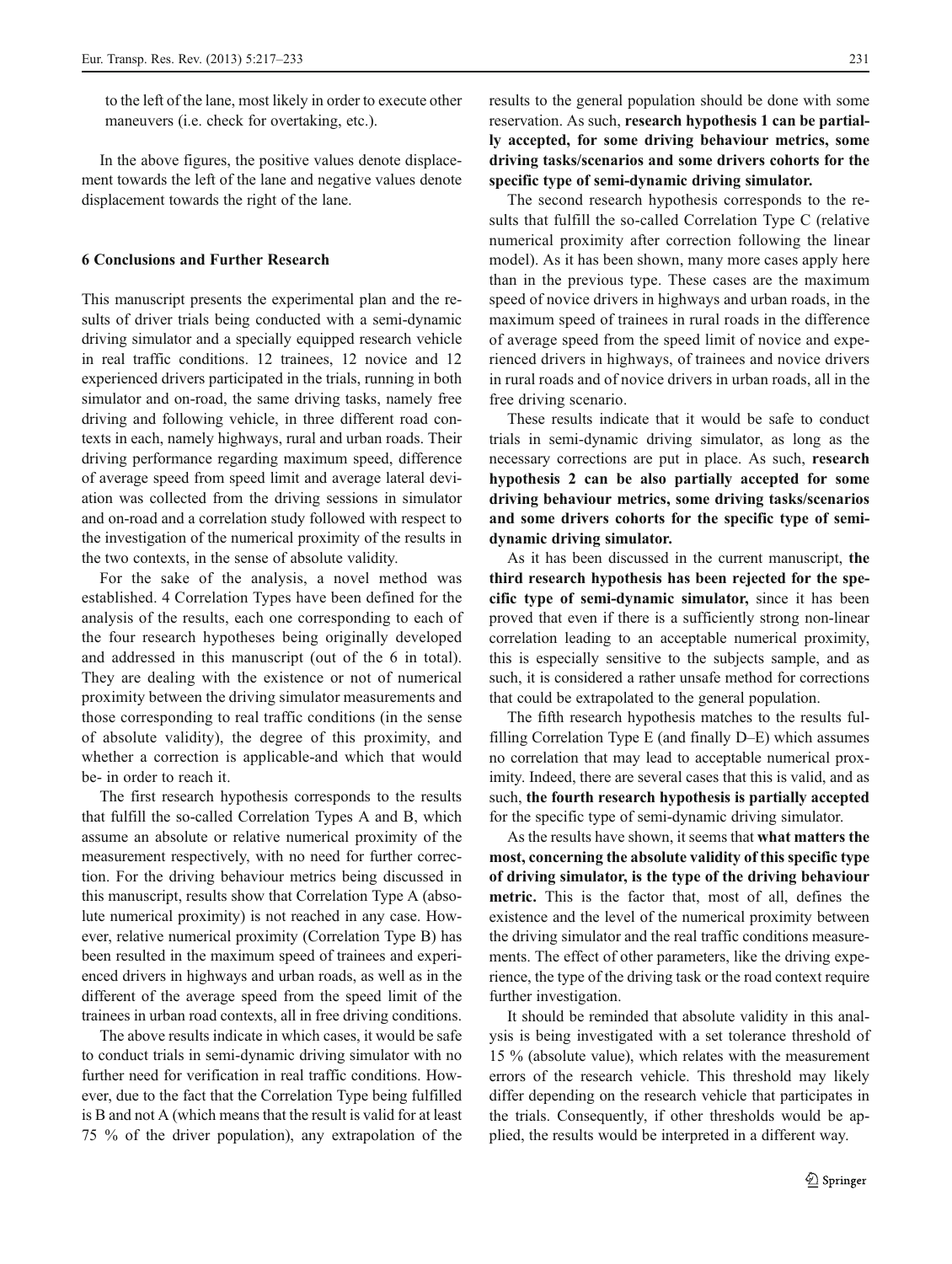<span id="page-15-0"></span>In addition, the indicative results being presented in this manuscript concern the specific type of semi-dynamic driving simulator being used. Further research in this field would address other types of simulators (i.e. dynamic, static).

As aforementioned, the use of linear and non-linear regression for the determination of the required correction has been rejected as an unsafe method in this case. However, a bigger sample might likely lead to different results and would allow the investigation of the statistical significance of the results, which with the current sample size was not possible. In specific, in order to apply a one-sample t-test (one-tailed), which would be applicable here, at least 27 persons per comparison (and consequently per driver group) would be required (for a power of 0,8 and Cohen medium effect size of 0,50). Definitely, priority for more trials with bigger sample should be given to the cases that already present a strong tendency, meaning those that have resulted in transfer algorithms.

In addition, further research would be interesting to encompass other driver cohorts (i.e. elderly drivers), since from the current trials did not reveal any clear differentiation between the driver cohorts that were included, despite our original expectations, although we should be skeptical on how this result would differ if the trials would be conducted with bigger samples.

Also, the lateral deviation results have revealed a correlation weakness with respect to driving performance related with the lateral axis of the road, most probably due to the insufficient dynamics of the driving simulator in this respect, though this should not hinder further investigation in this area.

The derived results apply in various research fields, with ADAS research and driving skills training and assessment being most likely the key ones. The findings, the most tangible of which are being summarised in the emerging transfer algorithms, may serve as the basis for redefining warning and intervention thresholds of ADAS but also driver training and assessment schemes (encompassing driving simulator), which are often erroneously developed. The transfer algorithms being presented in the respective matrices for each metric, which may be even broader in near future, addressing more types of driving simulators, driving behaviour metrics, driving tasks, road contexts and driver cohorts, may support decision-making regarding the worthwhile investments in driving simulator applications and the cost-effective use of the significantly more costly trials in real traffic conditions, since they denote when driving simulator may safely replace real world. In addition, costeffectiveness of this approach lies in the fact that applying such a method, valid results concerning driving behaviour and in projection road safety, are not dependent of the availability of high cost and fidelity driving simulators.

Last but not least, this approach is based on examining the behaviour of each driver individually and, not statistically, in the context of a general population. The validity of this

approach has been verified in several cases, where results have shown that the cognitive and perceptual model and the psychomotor characteristics of each individual are in some cases beyond other characteristics that usually serve for the creation of driver cohorts and possibly explains why in some cases, driving behaviour in driving simulator and in real traffic conditions cannot be deterministically related.

Open Access This article is distributed under the terms of the Creative Commons Attribution License which permits any use, distribution, and reproduction in any medium, provided the original author(s) and the source are credited.

#### References

- 1. Blaauw GJ (1982) Driving experience and task demands in simulator and instrumented car: a validation study. Hum Factors 24(4):473–486
- 2. Jamson H (1999) Curve negotiation in the Leeds driving simulator: The role of driver experience. In: Harris D (ed) Engineering in psychology and cognitive ergonomics, Vol. 3. Ashgate, Aldershot, pp 351–358
- 3. Kaptein NA, Theeuwes J, Van der Horst R (1995) Driving simulator validity: Some considerations. Pre-print of a paper presented at the TRB 75th Annual Meeting
- 4. Blana E (1996) Driving simulator validation studies: A literature review. Institute of Transport Studies, University of Leeds, Working Paper 480
- 5. Godley ST, Triggs TJ, Fildes BN (2002) Driving simulator validation for speed research. Accid Anal Prev 34:589–600
- 6. Blana E, Golias J (2002) Differences between vehicle lateral displacement on the road and in a fixed-base simulator. Hum Factors J Human Factors Ergon Soc 44(2):303–313
- 7. Lee HC (2003) The validity of driving simulator to measure onroad driving performance of older drivers. Transp Eng Aust 8:89– 100
- 8. Hirata T, Yai T, Takagawa T (2007) Development of the driving simulation system MOVIC-T4 and its validation using field driving data. Tsinghua Sci Technol 12(2):141–150
- 9. De Winter JCF, De Groot S, Mulder M, Wieringa PA, Dankelman J, Mulder JA (2009) Relationships between driving simulator performance and driving test results. Ergonomics 52(2):137–153
- 10. Riener A (2010) Assessment of simulator fidelity and validity in simulator and on-the-road studies. Int J Adv Syst Meas 3(3&4):110– 124
- 11. Bella F (2008) Driving simulator for speed research on two-lane rural roads. Accid Anal Prev 40:1078–1087
- 12. Lee HC, Cameron D, Lee AH (2004) Assessing the driving performance of older adult drivers: on-road versus simulated driving. Accid Anal Prev 35:797–803
- 13. Yan X, Abdel-Aty M, Radwan E, Wang X, Chilakapati P (2008) Validating a driving simulator using surrogate safety measures. Accid Anal Prev 40:274–288
- 14. Lew HL, Poole JH, Lee EH, Jaffe DL, Huang HC, Brodd E (2005) Predictive validity of driving-simulator assessments following traumatic brain injury: a preliminary study. Brain Inj 19:177–188
- 15. Patomella A-H, Tham K, Kottorp A (2006) P-drive: assessment of driving performance after stroke. J Rehabil Med 38:273–279
- 16. Lee HC, Lee AH (2005) Identifying older drivers at risk of traffic violations by using a driving simulator: a 3-year longitudinal study. Am J Occup Ther 59:97–100